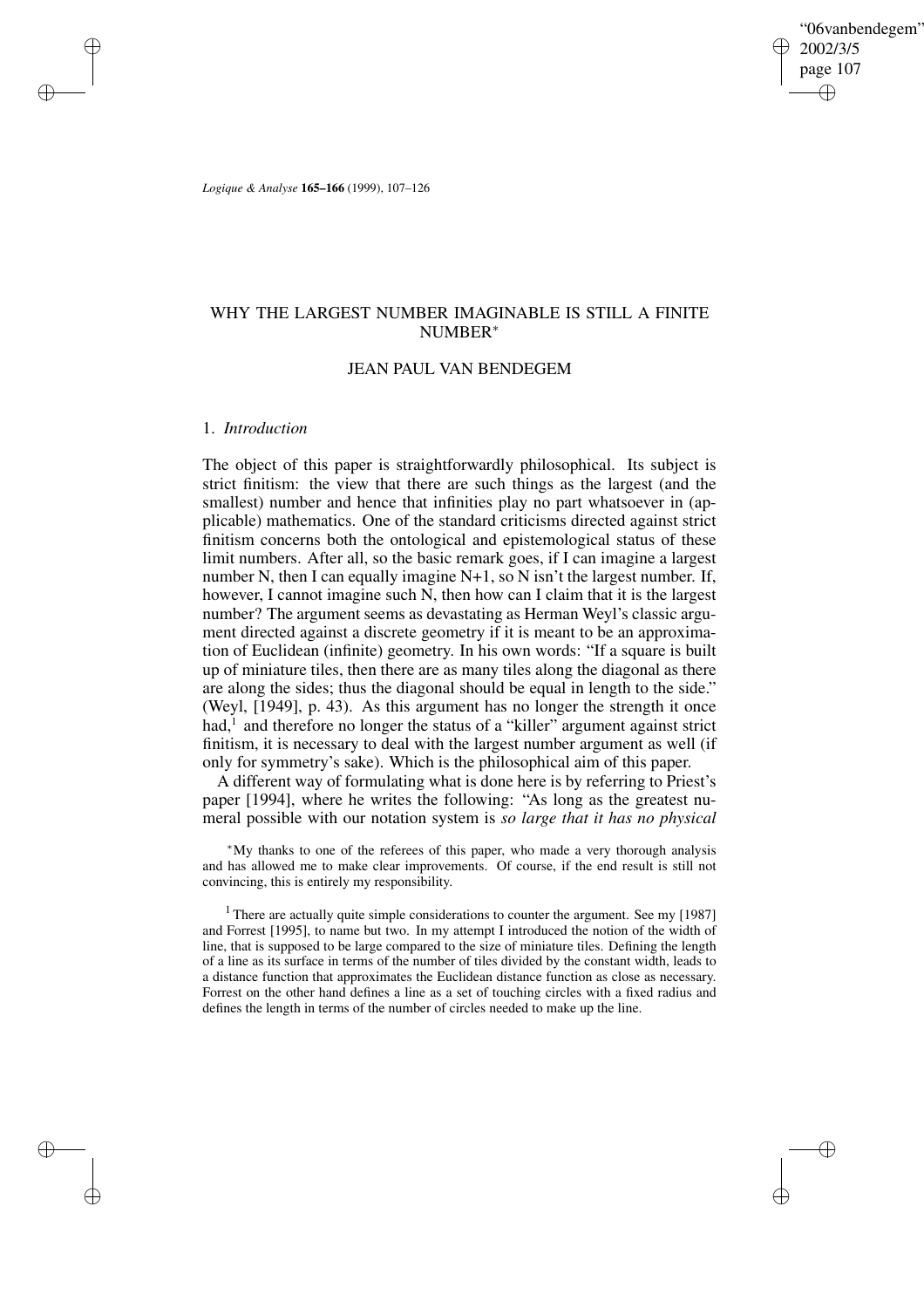"06vanbendegem" 2002/3/5 page 108 ✐ ✐

✐

✐

#### 108 JEAN PAUL VAN BENDEGEM

*or psychological significance* ..." (p. 8, my emphasis). One might expect, although it is not a trivial matter, as I will show in this paper, that for a strict finitist the idea of "no physical significance" seems quite meaningful. It seems less likely that the same holds for "no psychological significance". After all, does it not mean that psychological considerations are introduced in a discussion about the nature of mathematics? Is this not psychologism all over again? It is my aim to show that a clear understanding can be given of this idea without ending up in a form of psychologism. This paper can thus be read as an elaboration of Priest's proposal.

Finally, the paper can also be read as (I hope) an improved presentation of the first chapter of my [1987] where I tried to justify strict finitism, based on similar ideas as presented here. However that approach did not seem to carry an awful amount of convincing power. Hence this second attempt. In the next paragraph I really start from scratch —I will discuss the properties and particularities of the act of labelling— as I firmly believe that the roots of the misconceptions about the (mere) possibility of strict finitism are to be found at this fundamental level.

# 2. *Basic assumptions about labels*

Let us start by assuming that the world is indeed finite: $2$ 

(A1) A finite world W is given. That is, it consists of a finite set or totality of "objects"  $w_1, w_2, ..., w_n$ . The "objects"  $w_i$  are considered to be atoms.

## *Comments on (A1)*:

In the first place, it is obvious that this formulation is meant to be as general as possible. Therefore nothing is said about (i) what precisely these "objects" are (space points, time points, space-time points, regions of space, time, objects with extension, sharply delineated objects or vague objects, ...), (ii) how these objects are related to one another (in mereological terms, is there a part-whole relation?, is overlapping possible or not?, ...). The mere

✐

✐

✐

<sup>&</sup>lt;sup>2</sup> Note that in this assumption and others to follow terms will occur such as "finite", "set", "totality" and that indices are used. It should be understood that these do not have their standard mathematical meaning, i.e., I do not take these terms to be imbedded in a standard mathematical theory. The best way of looking at these words at this stage of the presentation is as vaguely defined terms that will get refined and sharpened during the presentation. This allows for a control mechanism: rereading the paper with the "final" definitions in mind should lead not to incoherencies or inconsistencies. In yet different terms, what I am looking for is self-consistency.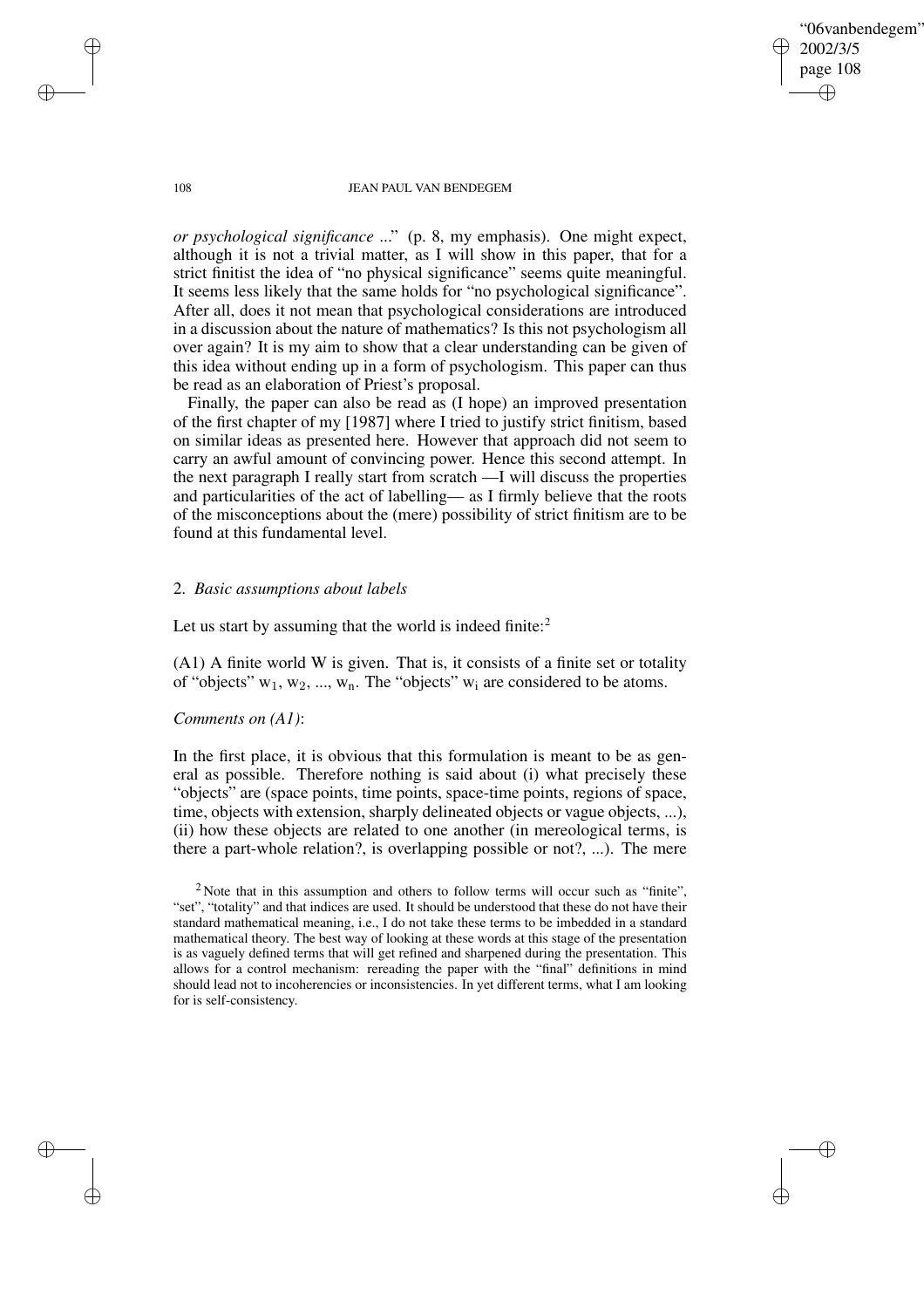✐

✐

✐

✐

✐

purpose of (A1) is to guarantee that the world W is finite "in the large", i.e., there are only a finite number of objects and that it is finite "in the small", i.e., the objects themselves are no further analysable.<sup>3</sup> One should note two things. The first is the asymmetry between the large and the small, the former one has to do with the number of objects, the latter one with the objects themselves. The second is that there is no necessity for the objects to be atomlike. One could imagine each object  $w_i$  being composed of some other objects  $w_j$ .<sup>4</sup>

In the second place, it must be clear that  $(A1)$  is an empirical claim. A thought experiment<sup>5</sup> to sustain this claim is the following: consider the possibility that the universe, as well as man has an infinite past. Infinitely long ago, a secret society was formed: *The Ancient Pythagorean Society (APS)*. What they have done is to check case-by-case Goldbach's conjecture (every even number is the sum of two primes) "starting" at infinity. Thus, n days ago, they checked case 2n. This implies that the *APS* can in fact decide today Goldbach's conjecture. In fact, yesterday they have checked the "last" case. Thus, if the *APS* were to exist, strict finitism in my view becomes pointless. Do note that, although the thought experiment suggests otherwise, the question is not a purely ontological one, i.e., whether or not an *APS* can exist, but also an epistemological one, in the sense that the experiment presupposes an extended form of mathematical proof, to be very specific, why would you believe the president of the *APS* when she announces that Goldbach's conjecture is true (or proved?).

It is tempting to believe that, if the world is (ontologically) infinite one way or another, then that means the end of strict finitism. But one has to take into account the question whether and, if so, how we come to know this. Either we have direct access —and, yes, in that case it does mean the end of strict finitism as we know it— or we do not. The former case can be put aside as no one, as far as I know, has directly experienced an infinite number of objects.<sup>6</sup>

 $3$  There is a close analogy here with Euclid's definition of a point in the first book of the *Elements*: a point is that which has no further parts.

<sup>4</sup> The idea should be explored further, for it opens the possibility of a curious combination of the finite and the infinite. Suppose we have three objects  $w_1$ ,  $w_2$  and  $w_3$ , such that each one is made up of the two others. Then at the same time there is a strictly finite model  $W =$  $\{w_1, w_2, w_3\}$  and an infinite model if we take into account the fact that  $w_1 = \{w_2, w_3\}$  $\{\{w_1, w_3\}, \{w_1, w_2\}\} = ...$  However, in this paper I will restrict myself to the atomic case.

<sup>5</sup> With thanks to Gerald J. Massey who first put this problem to me.

<sup>6</sup> This statement is to be taken quite literally. I am not talking about, e.g., mystical experiences whereby the mystic claims to have experienced God as an infinite being. Although it is an important discussion to decide whether or not one can consider such mystic ability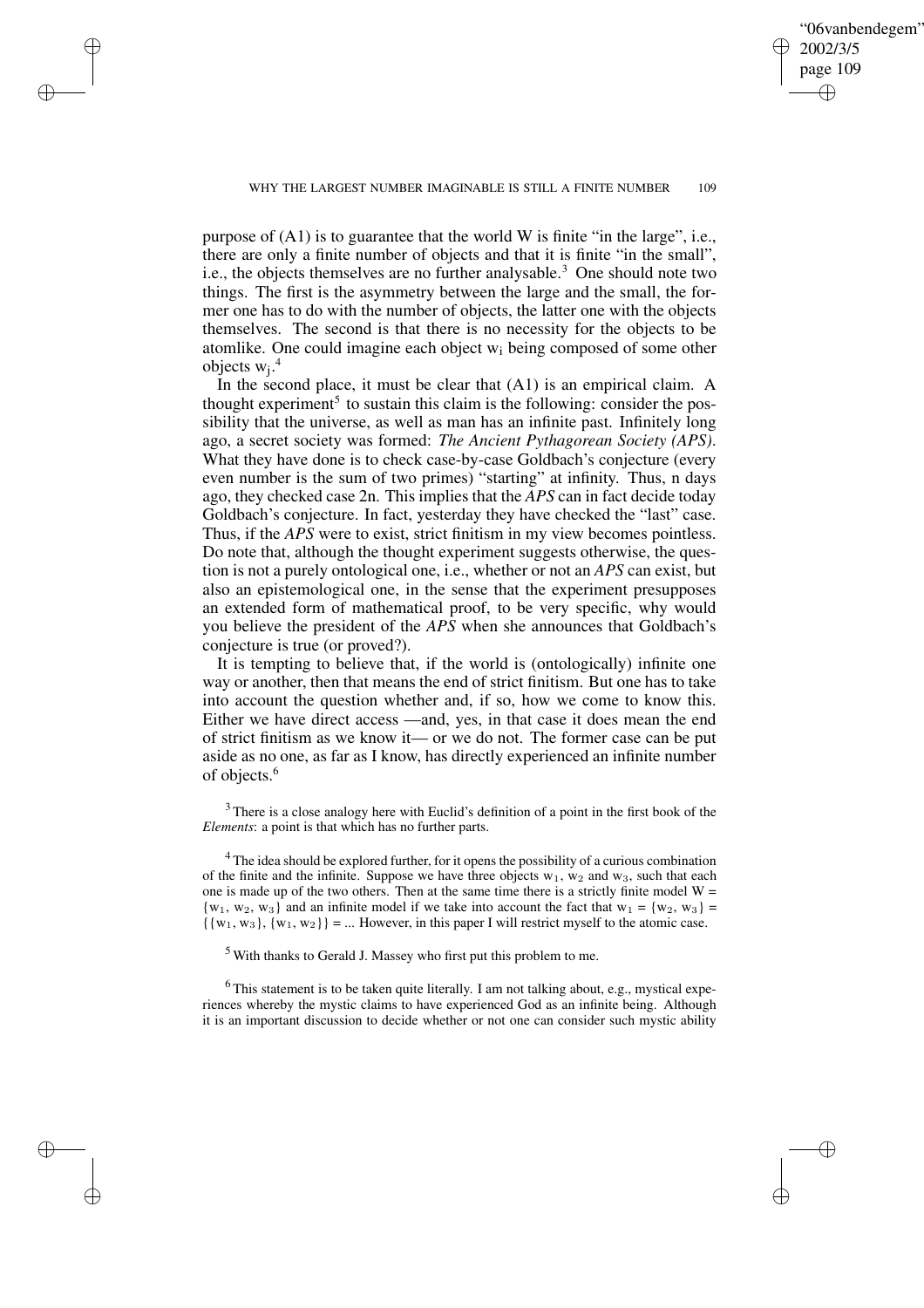"06vanbendegem" 2002/3/5 page 110 ✐ ✐

✐

✐

#### 110 JEAN PAUL VAN BENDEGEM

So, unless humans acquire entirely new epistemic capacities, we can safely ignore this possibility. However, in the latter case there can still be arguments that support the idea of an infinity out there in the world. The question then is how definitive these arguments can be. Can they be necessary in some sense? It is my firm belief that the necessity of such arguments can always be doubted.<sup>7</sup> An illustration will perhaps make clear what I have in mind.

Suppose that —and one might forcefully argue that the present-day situation shows this supposition to be true— one were to tell me that our best, say, physical theories about the universe are such that the world is infinite, both in terms of space and time, and that no alternatives are available. In this particular case as well, I would argue that this need not mean the end of strict finitism. After all, given our epistemic capacities, only a finite part of the universe is accessible. Therefore all statements having to do with the global structure of the universe —and most definitely so, if it is supposed to be infinite— are extrapolations in one sense or another and thus presuppose principles that allow for these extrapolations, say, isotropy, homogeneity, to name the "classics". However alternatives for such principles are imaginable. To give but one concrete example. Suppose we have a model M of the universe that is spatially infinite. Let M<sup>∗</sup> be the accessible part of the model M. Then it is always possible to construct a new model  $M'$  such that M' coincides with M<sup>∗</sup>, but outside of M<sup>∗</sup>, M' no longer obeys the same physical laws and nothing prevents one from introducing such laws that express, among other things, that M' is spatially and temporally finite, the extreme case being that where quite brutally  $M' = \emptyset$ . This raises the question of course why the laws would change from one part of the universe to another, but then it is instructive to read Paul Davies ([1994], especially chapter 10: *Sudden Death – and Rebirth*) where precisely such a scenario (with standard quantum mechanics in the background to indicate that the author is not exploring a pythonesque world) is presented.

I do realize that this sort of argumentation should raise doubts. After all, on the one hand, I am claiming that it is empirical, hence, roughly speaking, "facts" can decide the matter, but, on the other hand, our best theories of the moment, that rely on infinities, seem to have little or no impact on the very same matter. My defence should be read in first instance as a rejection of the

 $<sup>7</sup>I$  am not claiming that this holds in general. In other contexts it can very well be that</sup> there are arguments that do have this compelling force.

✐

✐

✐

as an epistemic ability or accessibility, whether or not this experience can be communicated to others, this is not the issue at stake here. In terms of a classic example, it seems quite out of the question to see or experience *all* natural numbers at once. Thus the image of a row of numbers "disappearing on the horizon" is an inadequate image, in the very same sense that the notation 1, 2, 3, ... is inadequate.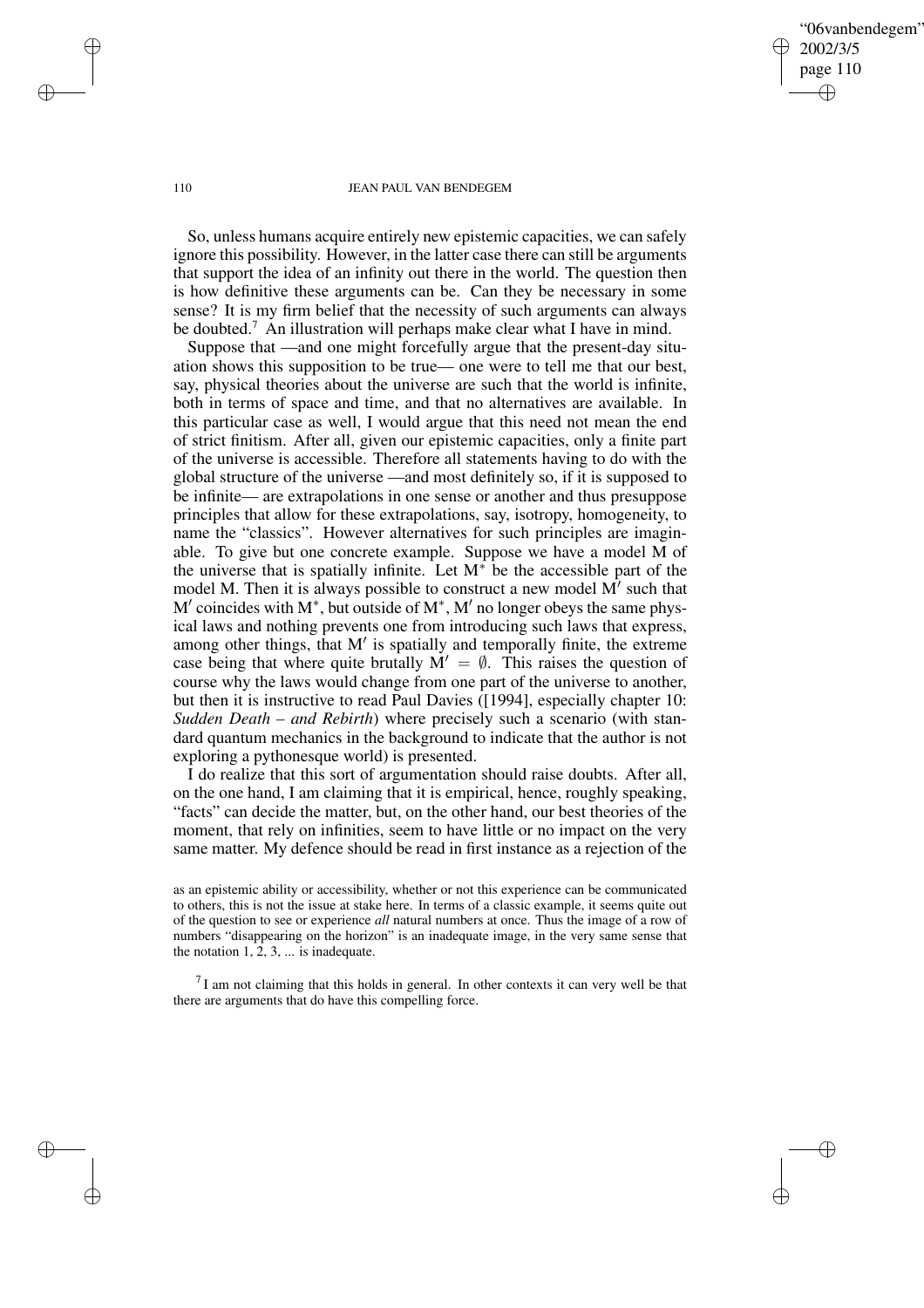✐

#### WHY THE LARGEST NUMBER IMAGINABLE IS STILL A FINITE NUMBER 111

idea that it is a *straightforward* empirical problem. In other words, I am not particularly impressed by the argument: "How can you be a strict finitist, if our best theories need infinities? Surely you must be wrong."

As the next step, since we are dealing with numerals and numbers, $<sup>8</sup>$  let us</sup> introduce some counting mechanism in this finite world. Obviously, the simplest counting or notation system imaginable consists of a list of strokes, such that for every object to be counted a stroke is associated with it. Put otherwise, in this finite world labels are given to objects, the labels themselves being objects.

(A2) In this world W a labelling machine (or entity if a more neutral term is needed) is present, call it M. The actions of M are quite simple: what M  $\frac{1}{2}$  does is to pick out particular objects  $w_1^*, w_2^*, ..., w_k^*$  $\frac{k}{k}$  and to use these objects as labels for other objects. It is assumed that (i) label and the labelled object are to be distinct (or distinguishable), (ii) labels are not labelled themselves, and (iii) one label labels one object and vice versa.

## *Comments on (A2)*:

✐

✐

✐

✐

In the first place —and, to a certain extent, this is the basic postulate of strict finitism— it must be clear that it will be impossible for M to label all objects in W. $^9$  As a label is itself an object w<sub>i</sub>  $i<sub>i</sub>$ , distinct of the object it labels because of (i), and, because of condition (ii), self-labelling cannot occur,<sup>10</sup> at most half of the objects can be labelled by the other half. If we assume in addition (though this is not a necessary requirement) that the objects making up the machine M do not enter into the game, it is even less than half of it, namely half of W\M.

<sup>8</sup> This paper does not deal with the strict finitist approach to geometry. I refer the reader to my [1995], where such an approach is outlined. From a strict finitist perspective, arithmetic and geometry turn out to be quite distinct things.

 $9$ This trivial observation has a grave consequence. M cannot know that W is finite through labelling all objects. Hence the finitude of the world is just as abstract a statement as it's being infinite.

 $10$  This includes also the case of cyclical labelling. Suppose  $-1$  owe this example to the referee— a world consisting of three objects  $w_1$ ,  $w_2$  and  $w_3$ .  $w_1$  labels  $w_2$ ,  $w_2$  labels  $w_3$  and  $w_3$  labels  $w_1$ . This contradicts the second condition, because  $w_1$  is itself a label and is now labelled by  $w_3$ .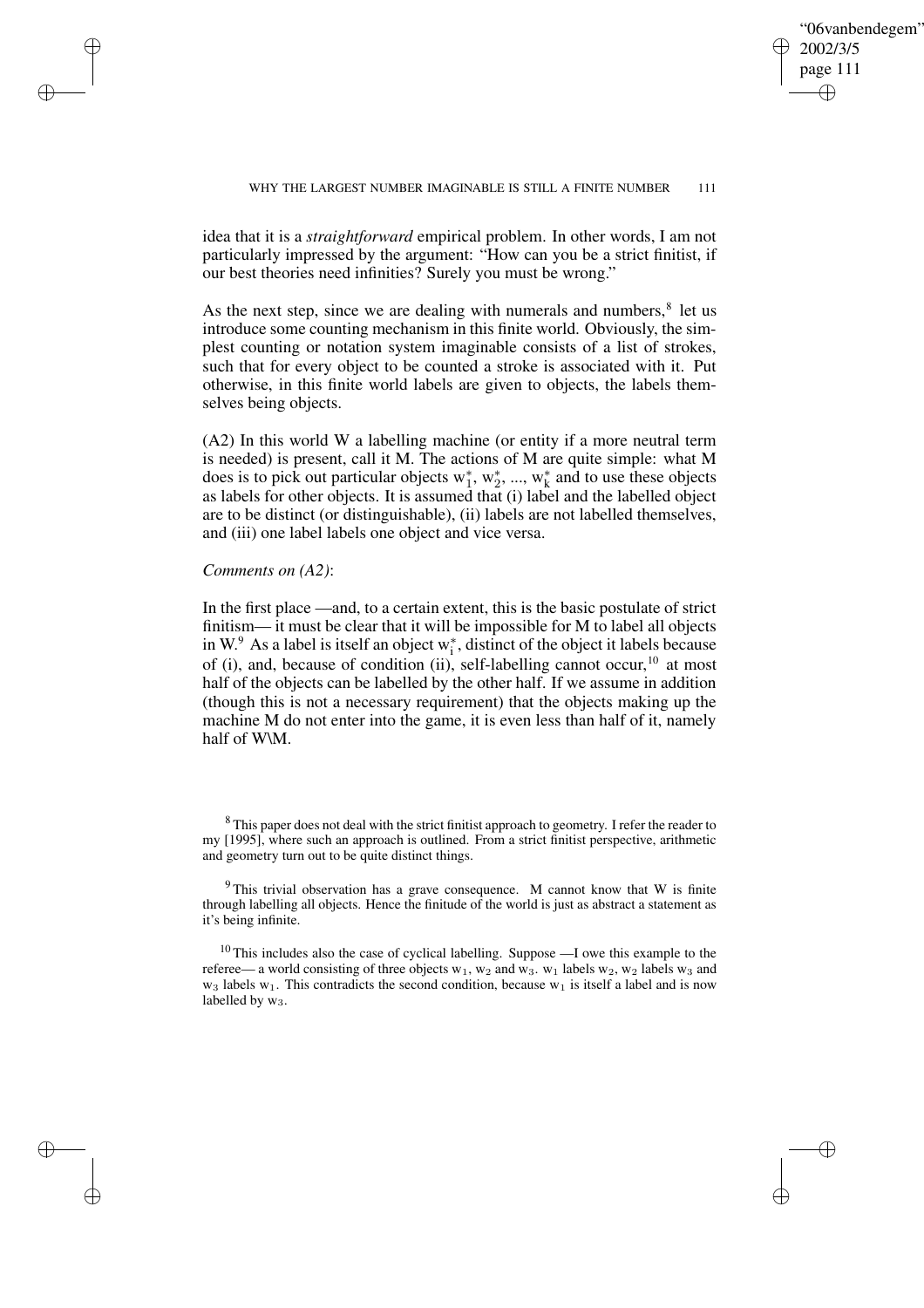"06vanbendegem" 2002/3/5 page 112 ✐ ✐

✐

✐

#### 112 JEAN PAUL VAN BENDEGEM

# *Short digression*

It is important to realize that this rather "innocent" statement —at most half of the objects in the world can be labelled—, when written out in more detail is actually a very delicate matter. Take for instance the problem to find out what the minimal assumptions are needed to actually prove such a statement. Assume in formal terms that we have the following:

(a) a finite set W, (b) a relation L over W, i.e., a subset of W x W (the labelling relation). I will denote by (c) D(L) the domain of L, i.e., D(L) =  $\{x \mid (\exists y) xLy\}$ , (d) R(L) the range of L, i.e.,  $R(L) = \{x \mid (\exists y)yLx\}.$ 

A first problem is to reformulate such phrases as "labels are distinct from things labelled" in formal terms. At least the following sentences are potential candidates:

(i)  $(\forall x)((\exists y) xLy \supset \sim (\exists z)(zLx))\& (\forall x)((\exists y)yLx \supset \sim (\exists z)(xLz)),$ (ii)  $(\forall x)(\forall y)(\forall z)(xLy \supset \sim zLx) \& (\forall x)(\forall y)(\forall z)(yLx \supset \sim xLz),$ (iii) ∼(∃x)(∃y)(∃z)(xLy&zLx) & ∼(∃x)(∃y)(∃z)(yLx&xLz), (iv)  $(\forall x)(\forall y)(xLy \supset x \neq y),$ (v)  $D(L) \cap R(L) = \emptyset$ .

Note that (i), (ii) and (iii) do not require an identity predicate, whereas (iv) does, and (v) requires (a part of) the language of set theory. Even if we make a choice for the weakest formulation in terms of the expressibility of the language used, then (i), (ii) and (iii) have to be shown provably equivalent. From the viewpoint of classical logic, the three statements are indeed equivalent. In addition, if there are no language restrictions, then classically speaking, (v) is equivalent to (i), (ii) and (iii) as well. However, if one restricts oneself to, e.g., intuitionistic logic, then one cannot go from (iii) to (ii) or (i). This raises the difficult question what kind of logical principles and rules can be justified when thinking about the world and labels in such general terms as is proposed here. The obvious argument that, since everything is assumed to be finite, all classical rules are applicable, has to be rejected. As Wim Veldman in his [1995] shows, even for finite sets the excluded middle can fail.<sup>11</sup> To a certain extent

 $11$  Examples are easily produced. Suppose a set A consisting of two elements 0 and n, A  $= \{0,n\}$ . n is defined as follows: n = 0 if Goldbach's conjecture is true, n  $\neq 0$  if Goldbach's

✐

✐

✐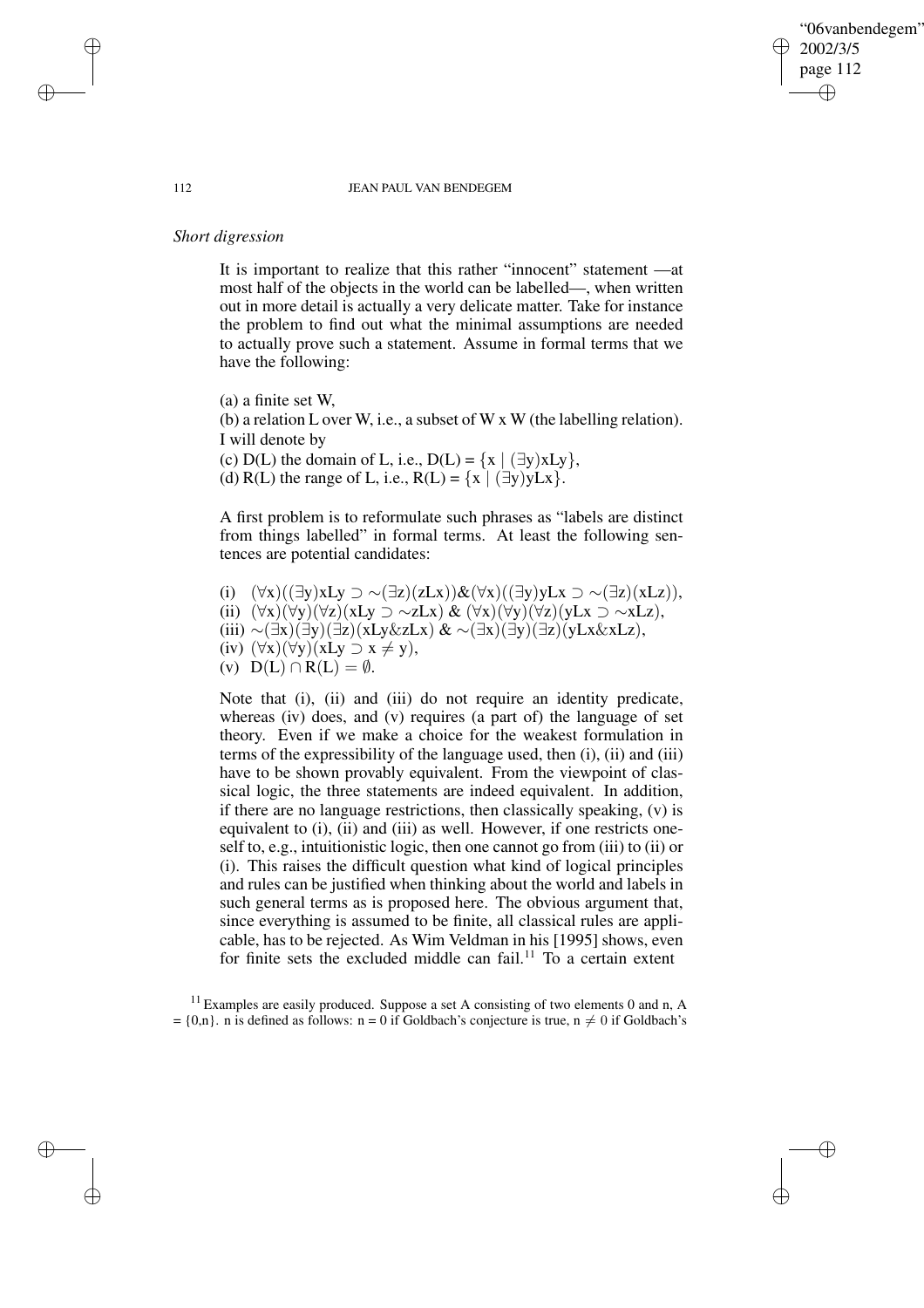✐

what we have here is a similar problem as with proofs for the existence of God. What logical inference rules can be used or not when talking about divine entities? What kind of justification is acceptable? I will not pursue this philosophical matter further, but it is clear that the matter is complicated.

A second problem concerns the exclusion of self-labelling. It is easy to demonstrate that all proposals, excluding (iv), do not allow forselflabelling.<sup>12</sup> The one-label-one-object condition is easily translated (if the identity predicate is available):

( $\alpha$ )  $(\forall x)(\forall y)(\forall z)((xLy & xLz) \supset (y = z))$  $(\beta)^{2}(\forall x)(\forall y)(\forall z)((xLz \& yLz) \supset (x = y))$ 

It remains a nice exercise to show that, given a set of objects and the principles (a)–(d), (v) and ( $\alpha$ )–( $\beta$ ), at most half of them can be labels.<sup>13</sup> Perhaps this digression might appear as a trivial mathematical exercise —after all, I am only showing that, if L is one-to-one without loops, then the domain of L cannot be larger than half of W— but one should read it as a form of reverse mathematics, *i.e.*, what are the minimal principles needed to prove such a statement.

## *End of digression*

✐

✐

✐

✐

In the second place, it is also assumed in  $(A2)$  that all the objects  $w_i$  are accessible to the machine M. There is obviously no necessity at all to accept this condition, which will make things even worse. To be as concrete as possible: if the basic objects making up W are space-time regions with a

conjecture is false. Now take the statement that A contains either one element or more than one element. For the classical logician, this will be obviously true, but on an intuitionistic reading of the disjunction, this no longer holds, as we cannot decide which alternative is the case. It then follows that, since if  $n = 0$ , then  $A = \{0\}$ , and, since if  $n \neq 0$ , then  $A = \{0, n\}$ , we also cannot decide its cardinality, although the set is finite.

 $12$  Suppose it does happen, then we must have aLy, for some y, and zLa for some z. From the former it follows that (∃y)aLy, but according to (i), it then follows that ∼(∃z)zLa, contradicting yLa.

<sup>13</sup> Suppose that  $W = \{w_1, w_2, w_3, w_4\}$ . Take  $w_1$  as the first label,  $w_1^*$ . Then there must be an object labelled by  $w_1^*$ , distinct from  $w_1$ , say  $w_2$ . Thus  $w_1^*Lw_2$ . Because of ( $\beta$ ),  $w_1^*$  is no longer available as a label, and, because of (v), so is  $w_2$ . Hence,  $w_3$  is the next candidate, thus w<sub>3</sub> becomes a label for w<sub>4</sub>, as w<sub>2</sub> is excluded because of ( $\alpha$ ), thus w<sub>3</sub><sup>\*</sup>Lw<sub>4</sub>. Thus D(L)  $= \{w_1^*, w_2^*\}$  and  $R(L) = \{w_3, w_4\}$ . Question: how problematic or not is the (at first sight) innocent phrase "take an element of W" in this proof sketch?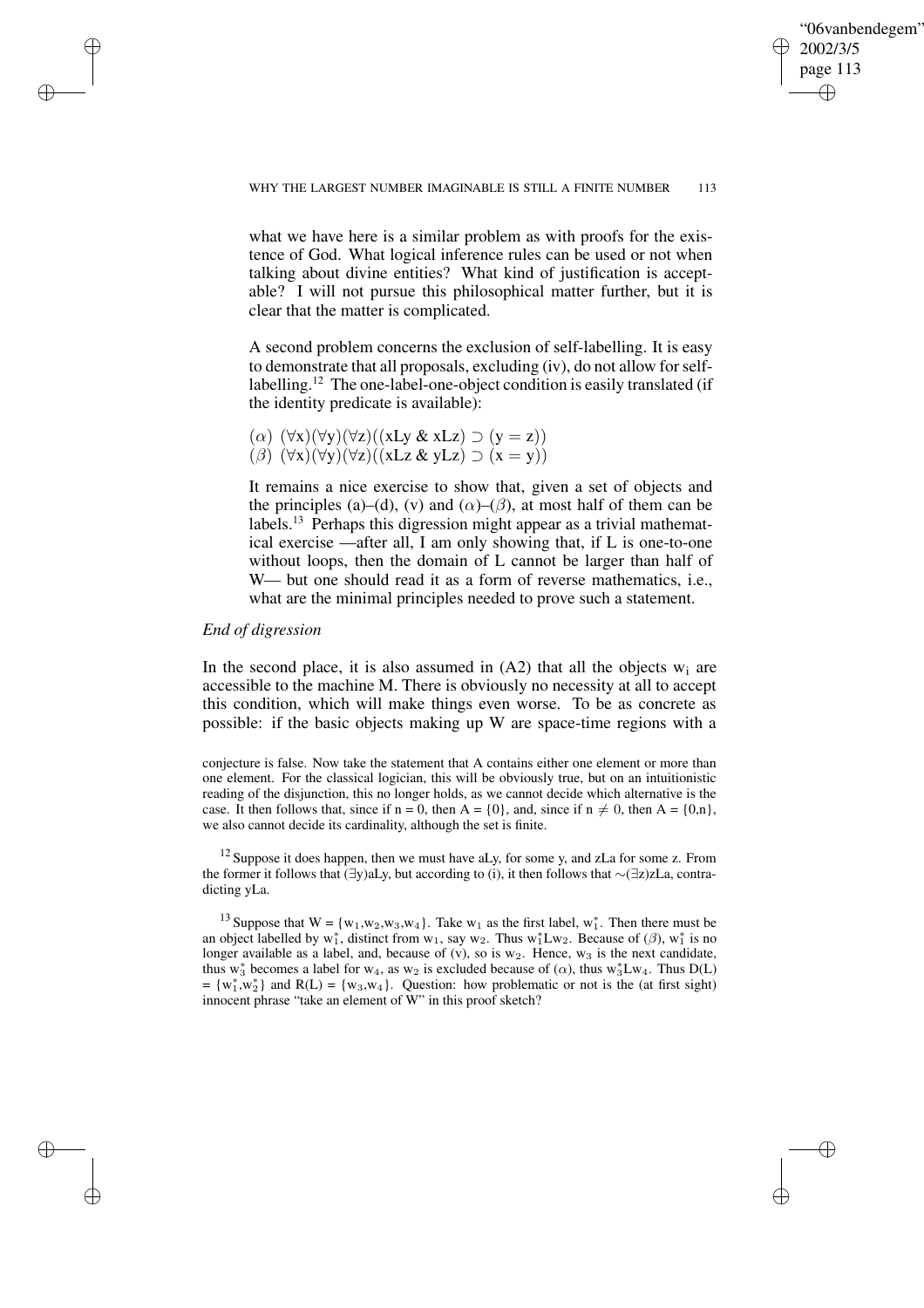"06vanbendegem" 2002/3/5 page 114 ✐ ✐

✐

✐

### 114 JEAN PAUL VAN BENDEGEM

lower limit on size, say, in the order of Planck length and time, and if the machine M has capacities similar to human beings, then the objects needed for the labelling are on a much larger scale than the objects to be labelled, i.e., the space-time regions.

In the third place, I have assumed right from the start of this paper that the world is discrete: the objects  $w_i$  are distinct and make up the world W. Thus it is thereby assumed that, whatever a (mathematical) continuum might be, it cannot be "for real". This raises the interesting question how it is possible that we humans have this strong illusion of continuity in our daily experience. I have no doubt that a biological-psychological-epistemological explanation is possible, if not already available. However, it would represent an intriguing situation if there would be strong arguments that show that such an explanation is impossible. Then we would have a deep problem for strict finitism.

These two quite simple assumptions immediately lead to a first important thesis:

*(T) M will not be able to give a label to all objects in W. If we assume that the act of counting involves at least the capacity to give labels distinct from the objects being counted, then the totality of objects in W is, although finite, not countable.*

## *Observations on (T)*:

First of all, a clear advantage of the way (T) is formulated is that statements such as "If the universe is finite, then it must be possible for the strict finitist to count all the elementary particles" are far more complex than is usually assumed. It is, e.g., important to decide what the interpretation of the objects will be. If the objects are the elementary particles themselves, then, according to the analysis presented so far, it is clear that it is impossible to count them all (ignoring all other technical problems this choice will unavoidably generate). If, on the other hand, the objects are space-time regions, in such a way that a space-time region is much smaller than the size of an elementary particle, then it might well be possible to count them all. But then of course it will not be the case that "If the universe if finite, then it must be possible for the strict finitist to count all the space-time regions (ignoring once again all practical matters)". Furthermore, "counting" is understood here in the very narrow sense of one-one labelling, whereby label and object labelled are distinct. In short, it is important to realize that such statements that sound extremely plausible and simple at first hearing, in fact are quite complicated statements containing a number of hidden assumptions. This will also become clear(er) in the next chapter of this paper.

✐

✐

✐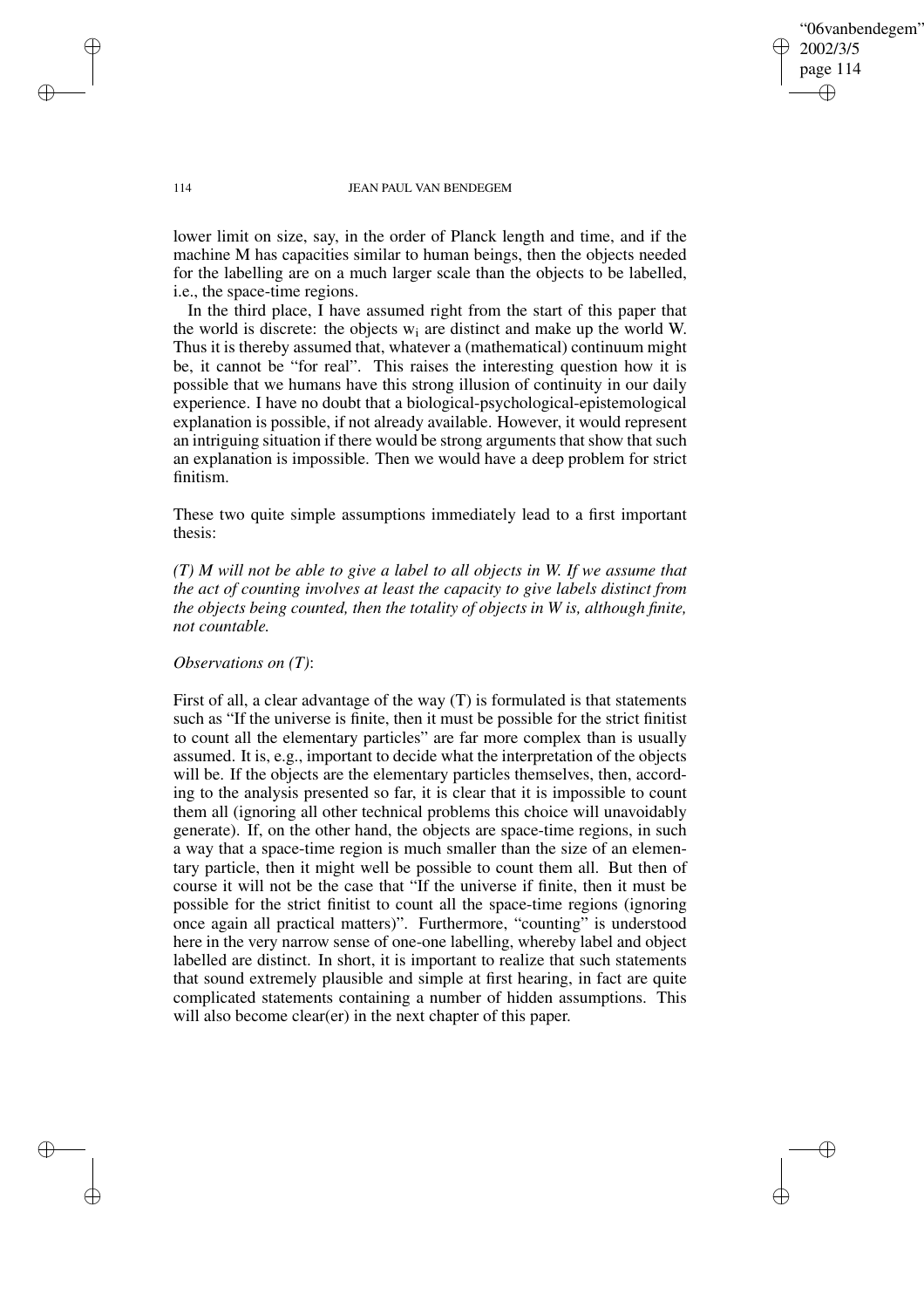✐

Secondly, any mathematics that will rely on the use of these labels —one can think, e.g., of elementary arithmetic in a stroke notation system or of elementary geometry where all points in the space are labelled— will not be able to give a full description of W. At best it will give us a description of a real part of W.

Thirdly, in (T) the phrase "not countable" is used. In a rather peculiar way, this reflects the same idea in standard (naive) set theory, where the set of ordinals cannot, if paradox is to be avoided, have an ordinality. Thus, although (T) mentions W, a "set" of "elements", yet, it is not possible to specify #W, the cardinality of W.

The last point is really the core of the matter: there is nothing paradoxical about holding simultaneously the following two claims:

 $(C1)$  The world W consists of a set of objects  $w_i$ ,

(C2) The world W does not have a cardinality, #W, expressible in a particular labelling system (such as the stroke notation system),

or, in a weaker version,

✐

✐

✐

✐

 $(C2')$  Even if the world W did have a cardinality, this cardinality could never be expressed in a particular labelling system (such as the stroke notation system).

As soon as one thinks that  $(C1)$  must imply the negation of  $(C2)$ , then of course strict finitism cannot make sense. By denying this implication at least the possibility exists for strict finitism. $14$ 

## 3. *Assumptions involving the structure of the world and of labels*

Let us complicate matters, as we must. There seems to be a rather simple counterargument to the above reasoning. Suppose that we agree that a space-time region of the size (Planck-length)<sup>3</sup>  $\times$  Planck-time could very well represent the smallest meaningful object in the world. This is quite compatible with present-day physical theories. Suppose that in addition we can rely on cosmological models to give us information about the global volume-age of the universe. Let us fill in the details:<sup>15</sup>

 $14$  It is interesting to note that similar ideas (although differently motivated) have been expressed by the later Wittgenstein according to the work of Victor Rodych. See his [to appear].

<sup>15</sup> These numbers are to be found in Davies [1982], p. 39 and p. 45.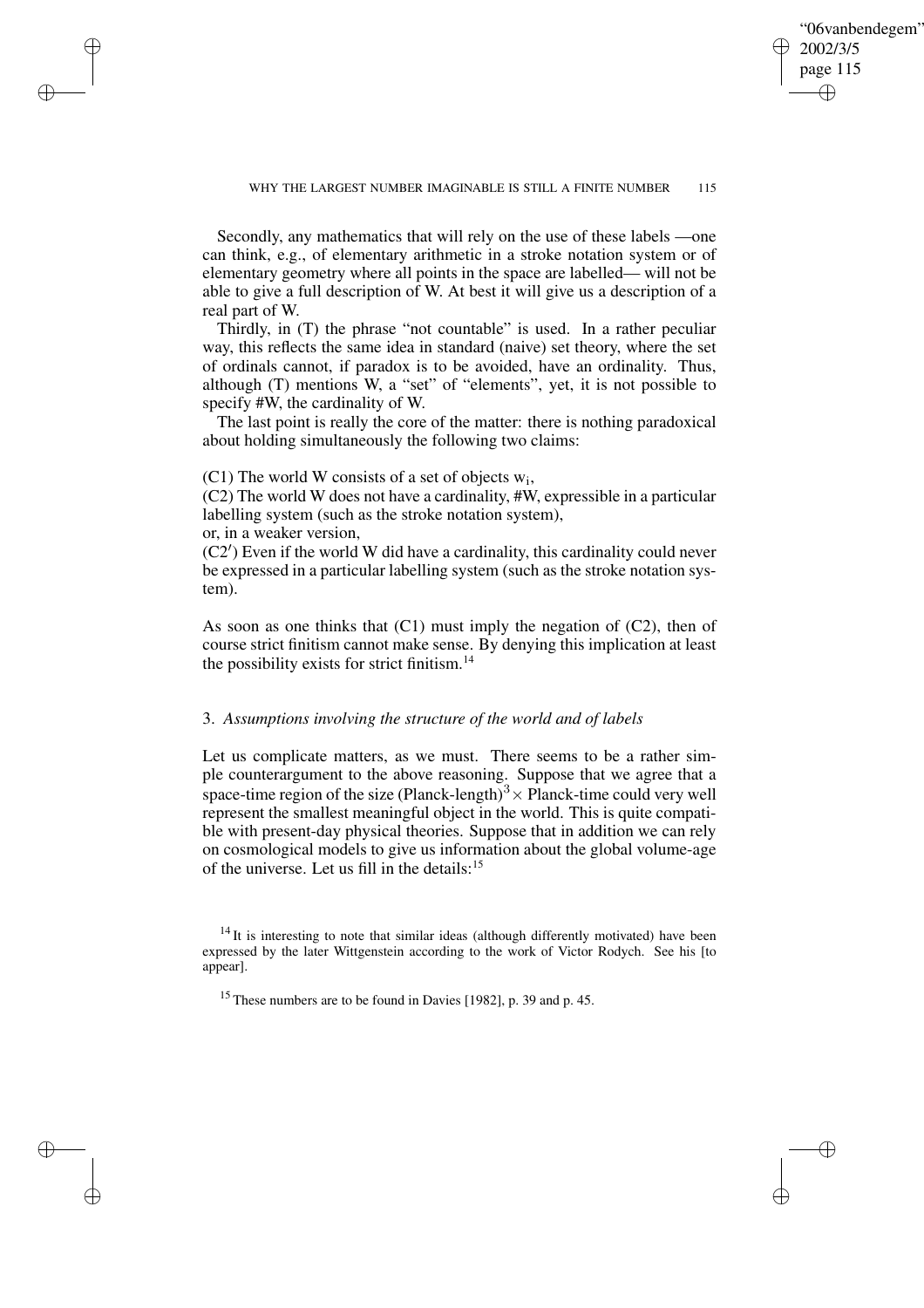✐

#### 116 JEAN PAUL VAN BENDEGEM

(a) Planck-length =  $10^{-35}$  m (b) Planck-time =  $10^{-43}$  s (c) basic space-time region =  $10^{-148}$  m<sup>3</sup>s (d) volume of the universe =  $10^{78}$  m<sup>3</sup> (e) age of the universe =  $10^{18}$  s (f) volume-age of the universe =  $10^{96}$  m<sup>3</sup>s

Finally, (g) number of objects in the world =  $(f)/(c) = 10^{244}$ .

Then, is the number in (g) not a perfect candidate for a specific value of #W?<sup>16</sup> This reasoning will not be in conflict with the argument above, showing that #W cannot be determined, once we realize that (C2) is restricted to a particular labelling system. As must be obvious, in the physicist's argument all kinds of additional properties are used in the argument.

This raises the question what these properties could be. One observation is crucial: it has at least to be possible to label objects that could not be labelled before (besides other considerations). We have been able to create more labels than in the initial situation. Or, in other words, there must exist labelling systems that are more efficient. This leads me straightforward to assumption (A3), that I will call an economy principle:

(A3) Because the labels  $w_i^*$ i are themselves world objects, specific properties of these labels *as objects* can be invoked to optimise and thereby extend the use of labels.

The most obvious candidate for such properties are the spatial aspects of objects. To give but one example: since the labels are situated in space (and time) we can differentiate between an object w at a particular place and an identical object w' at another place, i.e. w and w' have all properties in common except spatial location. Thus we can construct a labelling system that uses a particular label and differentiates this label at different places. This produces (something similar to) a positional labelling system. It can then very well be that the set of labels is much smaller than the set of objects it can label. Just think of a stroke notational system compared with the decimal system (seen as a labelling system). It follows that of all the objects of W\M, we will need less than half of them to label the remaining ones. Thus we can extend the process beyond half of all the objects. However, this cannot

✐

✐

✐

<sup>&</sup>lt;sup>16</sup> I must add that this number should rather be considered as a lower limit, in the sense that if we allow a "set" of basic space-time regions to be an object on its own right, then of course we find numbers in the order of 2 to the power of #W. I restrict myself to the basic objects themselves at this stage, but when I deal with imagined numbers, I will be able to handle this problem.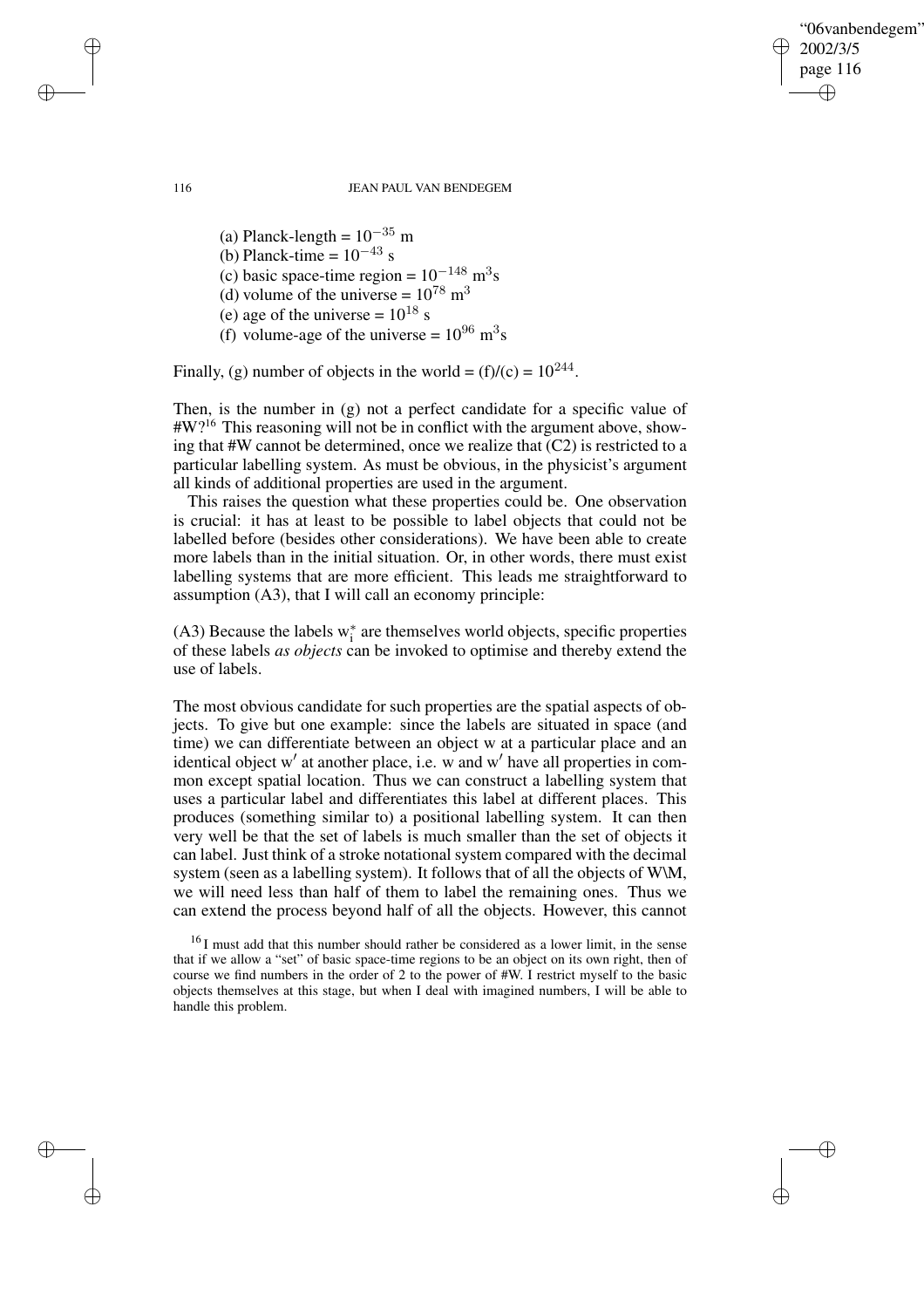✐

#### WHY THE LARGEST NUMBER IMAGINABLE IS STILL A FINITE NUMBER 117

be the end of argument. Because, no matter what we do, we will need *some* labels and, since self-labelling is prohibited, thus again not all objects can be labelled. So, the question remains: how is it possible in the above physicist's reasoning to give a number (and thus a label) for *all* objects in the universe, as this is what the argument seems to be doing? How is this possible?

✐

✐

✐

✐

The answer has to be found in the fact that, although the reasoning above seems to suggest that a direct labelling (and hence a direct count) of all the objects is taking place, actually a lot more is needed. Among other things, apart from the need of a labelling system, a counting and calculating system is required. In addition one needs a theoretical framework that allows one to talk about Planck time and length, it involves cosmological models to derive the age of the universe. In that sense the argument is indeed a highly theoretical argument. Putting aside for the moment the precise details of the process that allows one to give an estimate of #W, thus of all objects, it is clear that we must accept the following principle:

(A4) A theoretical framework or structure allows one to further reduce the set of labels needed to label the objects of the world W, including the possibility of constructing a label for all objects, i.e., #W.

Note that (A4) is not in contradiction with the prohibition of self-labelling. To give a concrete example: suppose that 2n objects are given. Then we will be able to label n of them at most, one by one. If we are now allowed to perform groupings of the objects, say in k groups, each of size n/k. Then we have to label just one group to get n/k and to label the k groups to arrive at n. This requires n/k+k labels, a number that is smaller than n, for n,  $k \ge 2$ . In the same sense if we find out that n objects can be labelled, then doubling that figure gives us the total amount (more or less) of all objects. It is clear that what we have not done is to label each object separately, we actually "jumped" half of them. This is unfortunately not the end of the story.

We now face another problem. Apparently, if we are willing to be more generous in what we accept as labelling systems (and there seems little reason not to do so), then it is possible after all to give an explicit expression for the cardinality of W, #W. And, as one can see quite explicitly above, it does not take up all that much space to write #W down. Therefore nothing prevents us to write down the double of that number, or, if we agree that #W itself can function as a label, then we can consider  $\#W^{\#W}$ . This surely is a label that has no physical significance (in the sense of being realized at a particular space-time region). This must bring us to the following difficult question: how many labels are constructible, if we are so generous? Or, to reformulate the question: how many labels are *imaginable* under these conditions?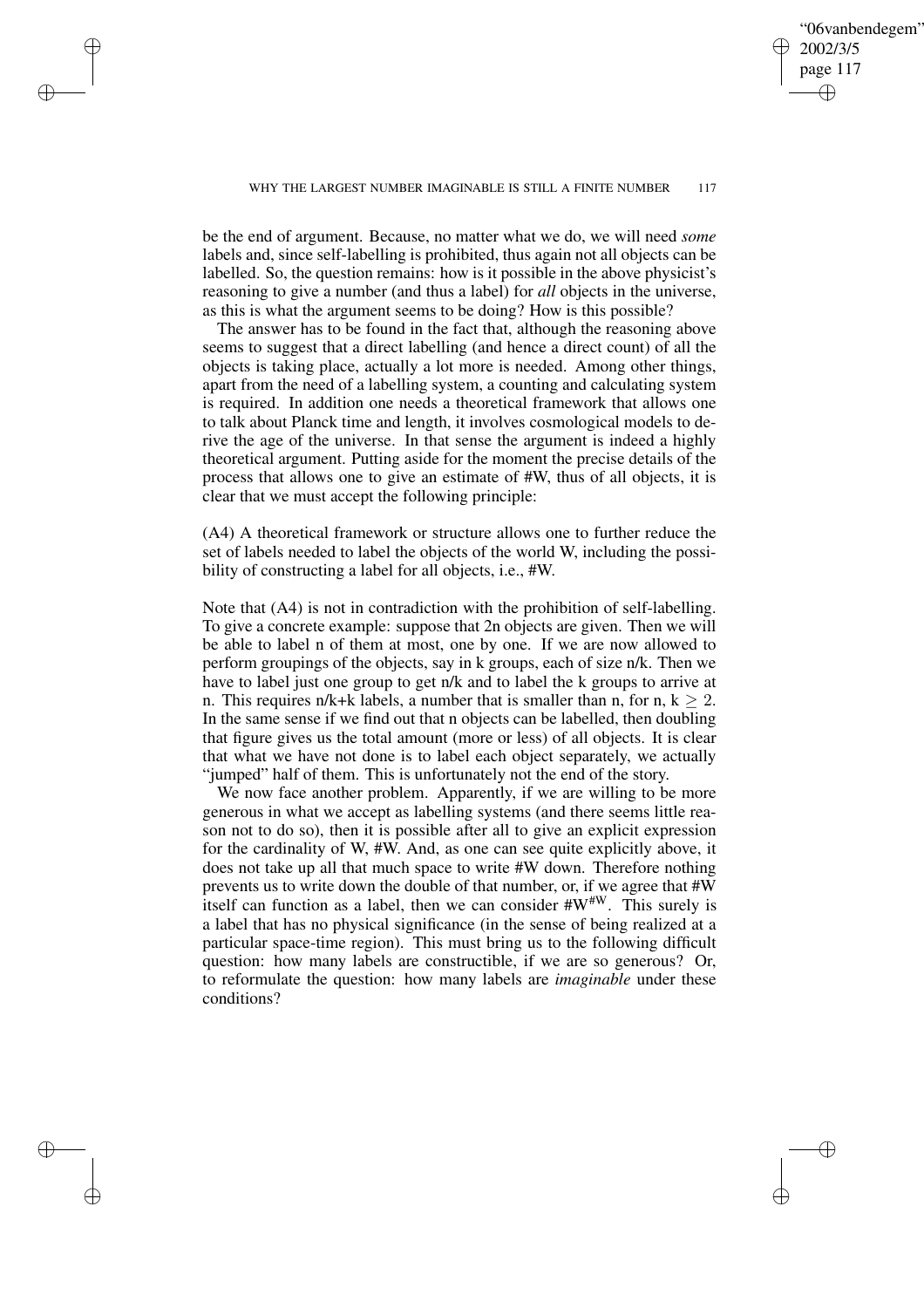"06vanbendegem" 2002/3/5 page 118 ✐ ✐

✐

✐

#### 118 JEAN PAUL VAN BENDEGEM

Before taking on this problem, let me note that the economy principle also generates "waste". As different labelling systems are introduced, some "sets" of objects will be characterized by a number of different labels according to the labelling system used. And if theoretical considerations are invoked, then the number of labels can become quite large. In standard classical infinitistic mathematics, the number can be actually infinite.<sup>17</sup> On the one hand, there is a cost reduction but one cannot thereby avoid the introduction of unnecessary complications, thus increasing the costs. One step further leads to the suggestive idea that in a strict finitist framework a labelling system of zero cost is impossible. I must at this moment leave open the problem what evidence could be given in favour of this idea.

## 4. *The role of imagination and communication*

The preceding analysis has brought us to the conclusion that the question to answer is not what is the label (if any) of the largest totality (such as W) existing, but what is the largest label *imaginable* ? At first sight, this seems an impossible problem. Are there limits to human imagination? Are we forced to assume one or other position in the debate concerning the relations between body and mind? For, if all thoughts I have are reducible to (sets of) brainstates and these are counted in terms of the objects of W, then I will end up with quite a different story if instead I assumed that the world of thoughts, say Wt, is a separate world from W. What reasons do I have then for assuming that Wt is finite? In a quite desperate attempt to avoid these problems —as they lead to a total impasse— I will address the problem along the following lines.

Whatever goes on in one's mind is not the relevant issue here. Whatever it is that is imagined by someone, in order that I can judge whether or not what is imagined is a label (or an element of a labelling system) it has to be communicated to me. In short:

(A5) If different labelling systems  $M_1$ ,  $M_2$ , ...,  $M_k$  are present in the world W, then it is necessary that whatever the labelling system  $M_i$  one comes up with, it has to be communicable to the other labelling systems.

What are the consequences of this assumption? First of all, if the labels have to be communicated, they must take up "public" space, thus the mere fact of

<sup>17</sup> Strictly speaking in standard mathematics, a grouping of two objects can be labelled by the numeral 2, but also by II or 4-2 or 8/4 or, for that matter, 2n/n for all n or ..., if the full mathematical framework is available. Obviously if one dwells in infinite realms, discussions about finite costs are inappropriate. Not so for the strict finitist.

✐

✐

✐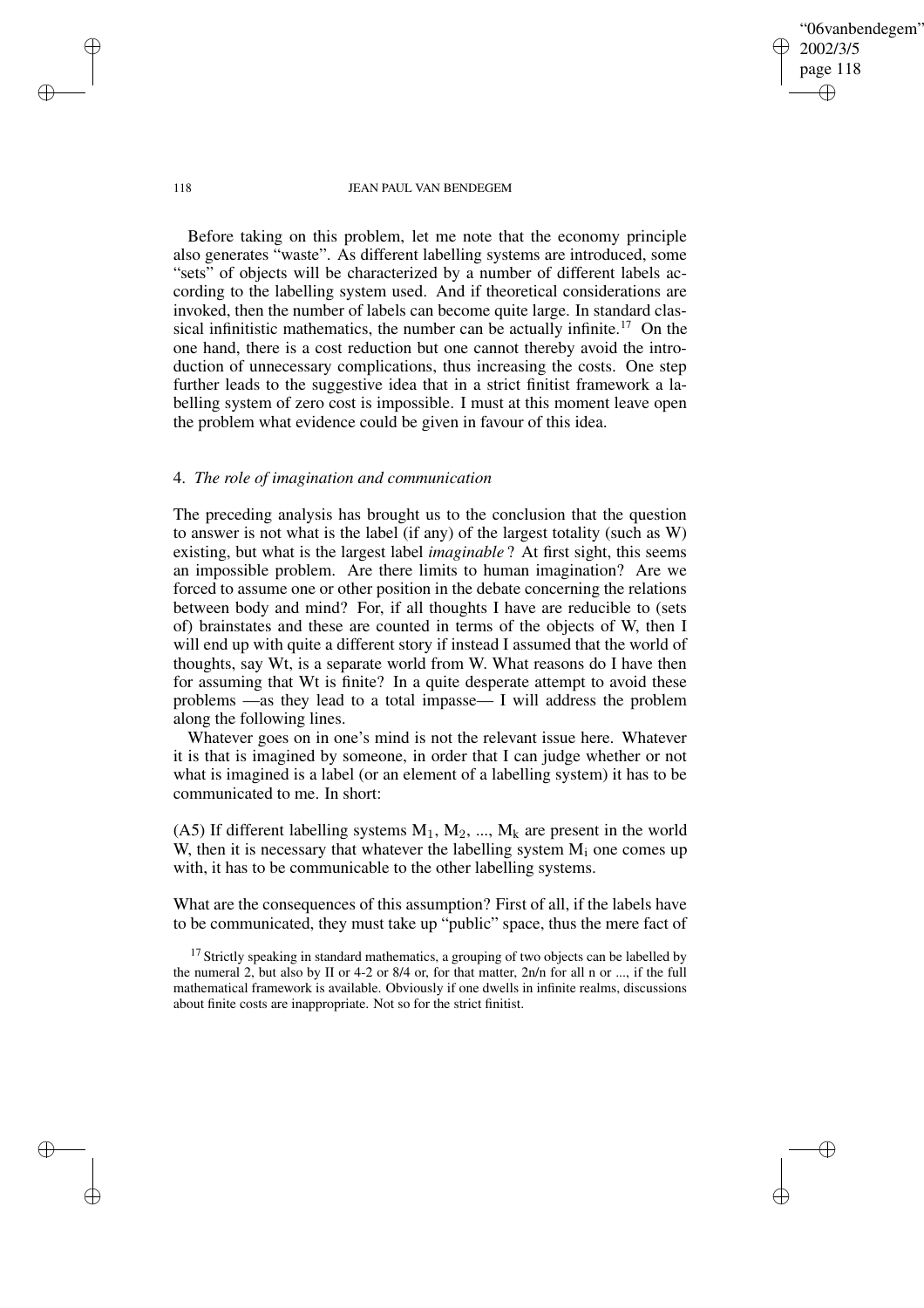✐

having to write down the labels requires objects in the world and since by assumption W is finite, so are the labelling systems. Hence (A5) guarantees that no matter what it is that we have imagined, it will have to be finite when it is expressed.<sup>18</sup>

✐

✐

✐

✐

The second point is that the existence of different labelling machines —if human beings can be seen, among different things, as labelling machines, then this point is trivial— leads quite naturally to the existence of different labelling systems. This recaptures the idea of Yessenin-Volpin and its further development in the work of David Isles.<sup>19</sup>

The third point is that under these conditions it is straightforward to show that the procedure "Give me any numeral n you can imagine, I will give you the next one" has to break down at a certain point. Ask any person to imagine a very large numeral, say, in decimal presentation. Usually what we do is to form a picture, say, we see a blackboard and it is covered with ciphers all over. But that won't do. For once we have such a picture, it is obvious that is communicable, hence that it is finitely expressible and hence that there is room to imagine the next numeral and to communicate it. Thus, the alternative must be that the numeral is so large that it cannot be imagined, thereby making it senseless to talk about the next one. I will return to the implicit paradoxical nature of what I just wrote. What is being asked is to imagine a numeral so huge that it cannot be imagined.

Let me settle at this stage of the presentation an obvious counterargument: is it not a silly notion that I can imagine all numerals up to n, and then suddenly for the next one, my imagination fails me? What the argument shows is that the notion of the "largest numeral imaginable" must be a vague notion. This observation is supported by the fact that paradoxes concerning vague predicates also apply to this situation. One of the most straightforward connections is with the Wang paradox, itself a variant of the Sorites paradox. Suppose that  $\text{Imag}(x, n)$  is an abbreviation for "x is capable of imagining the

 $18$  Do note that I am talking here about finite expressibility. In the next chapter I will deal with what happens if the labels (or, by extension, the signs) talk about infinite structures. My aim here is to show how one can avoid the mind-body problem by relying on communicability.

<sup>19</sup> Yessenin-Volpin considers different number series or rather series of numerals, not just the unique natural number sequence. All these sequences are finite, but the largest numeral differs from series to series. Yessenin-Volpin does not speak of strict finitism, but of ultraintuitionism instead. I do not elaborate his ideas any further in this paper as his aim is quite distinct from mine. He was looking for a kind of finitary consistency proof of ZF (do note the "kind of"), which is not my objective at all. In addition, the work of Yessenin-Volpin is rather cryptic and hence very difficult to understand, but David Isles has succeeded in "distilling" his version from these papers that make a lot of sense. A very nice summary is given in Epstein & Carnielli [2000], pp. 263–270, containing, of course, further references.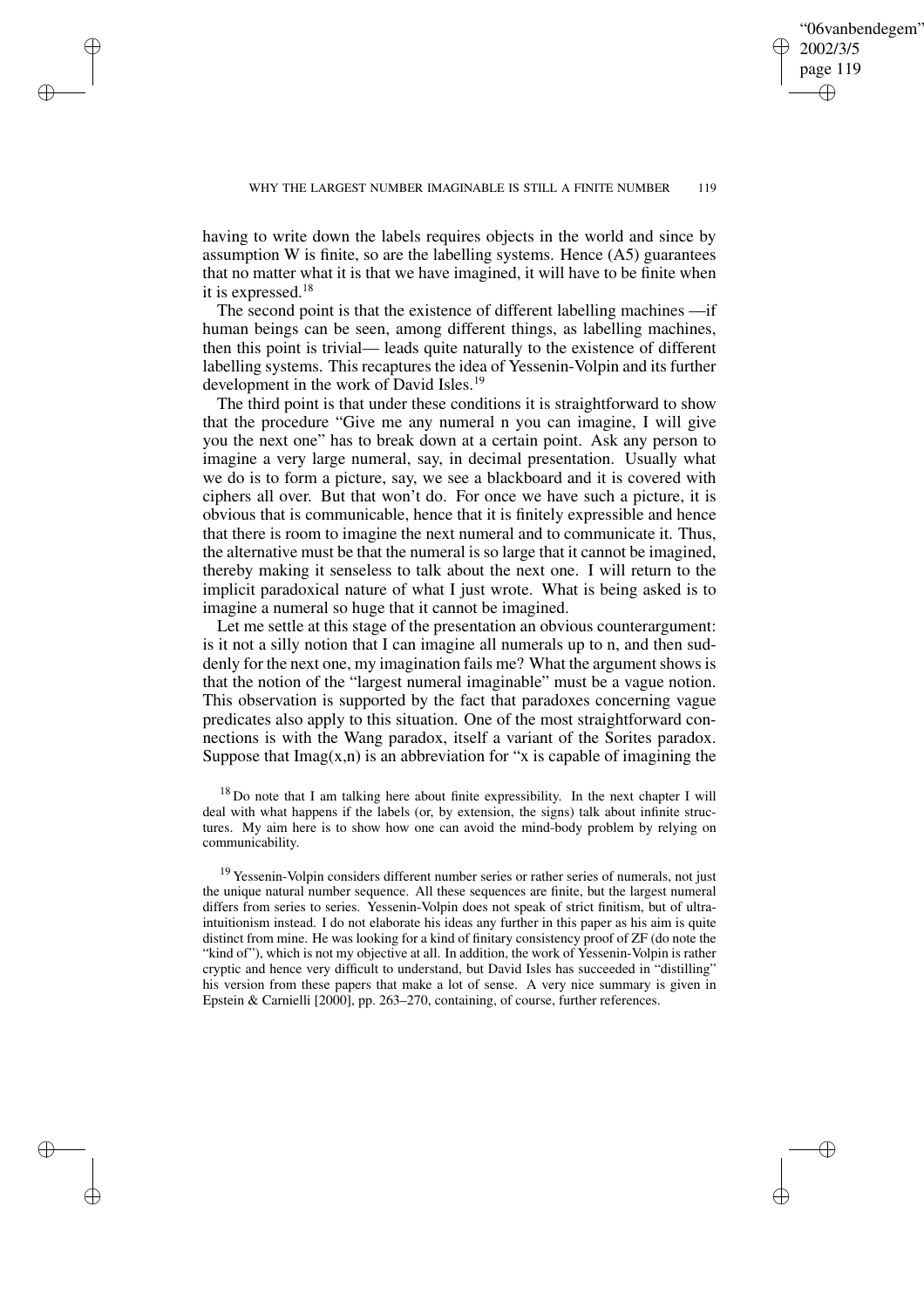✐

#### 120 JEAN PAUL VAN BENDEGEM

numeral n", then it is claimed that both:

 $(1)$  Imag $(x,1)$ (2)  $(\forall n)(\text{Imag}(x,n) \supset \text{Imag}(x,n+1))$ 

are extremely plausible. After all, (2) is nothing but a reformulation of the idea that the next numeral can always be imagined. But, given (1) and (2), the conclusion

 $(3)$  ( $\forall$ n)Imag(x,n)

follows immediately by mathematical induction and that is nonsense. I will not enter into the discussion of vague predicates here, suffice it to mention that if the predicate 'Imag' is seen as a vague predicate, then there is no real problem to the imagination gradually failing to produce pictures of larger and larger numerals.<sup>20</sup>

However, our generosity might turn against ourselves and we might end up at the bottom of a slippery slope. For what about the following argument. Surely human beings have demonstrated that they can think about infinities and that they can imagine infinite situations. In addition, we have perfectly finite labels for such infinities, in the case of mathematical cardinal infinities, we use the labels  $\aleph_0$ ,  $\aleph_1$ ,  $\aleph_2$ , ... and we can write down finitely expressible statements such as:  $\aleph_0 + \aleph_1 = \aleph_1 + \aleph_0$ , that can therefore be communicated. All of this seems to satisfy the requirements presented above, so what then does strict finitism actually claim? Does is not inevitably reduce to finitism in (one of) the (many) sense(s) of Hilbert? The next chapter shows the way out.

## 5. *Tackling the general problem*

In general terms the problem we have to deal with is the following. Suppose that a finite set of sentences  $A_1, A_2, ..., A_n$ , all finitely expressible, is given.<sup>21</sup>

 $20$  The technicalities involved are unfortunately not all that simple. As far as I know, there is little or no consensus on an appropriate formalisation of vague predicates. See, e.g., Keefe & Smith [1997] for an overview. In my [2000], I have presented a form of vague mathematics, using a supervaluational method that obviously has the drawback that it supposes classical models "in the background" with non-vague predicates. It thereby suggests that vague predicates cannot be formally expressed "on their own", but require sharp predicates in the background. The aim however was merely to show that such a kind of mathematics is possible.

 $21$  I restrict myself to first-order predicate logic, as most of mathematics (and that is what the paper is about) is expressible in this language.

✐

✐

✐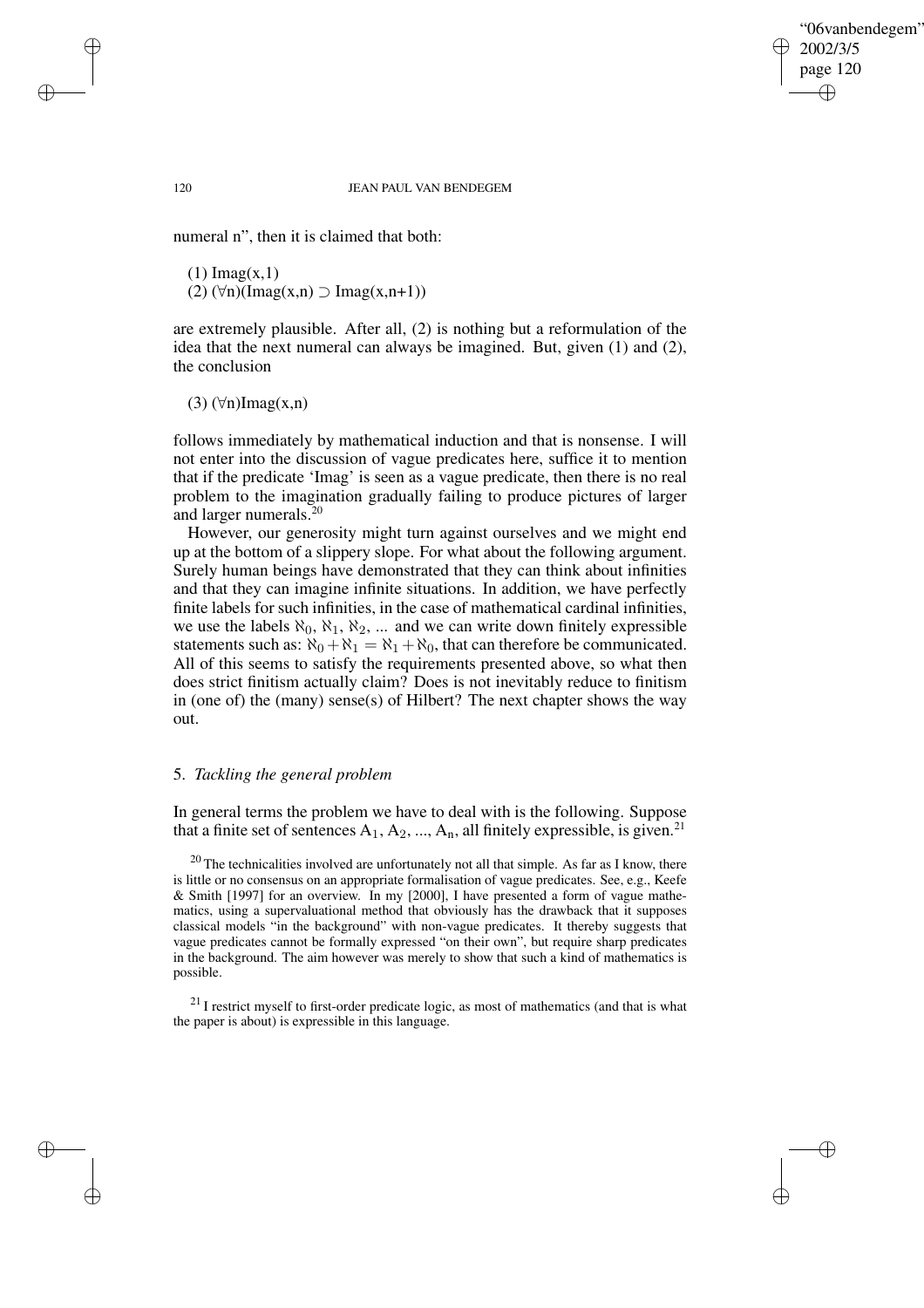✐

### WHY THE LARGEST NUMBER IMAGINABLE IS STILL A FINITE NUMBER 121

Suppose that what the sentences talk about requires infinities in some way. To be more precise, in standard logical terms, suppose that the set of sentences has models with infinite domains. Is the strict finitist not forced to accept this model, as all is finitely expressible, and hence to accept infinities? The answer I propose here is the following: in all such cases, there will always be finite (quasi-)models as well. I realize the implausibility of this claim, so let me present an example to indicate what I have in mind.

One of the "classic" examples is the following set of three sentences:

(a) (∀x)∼xRx

✐

✐

✐

✐

- (b) (∀x)(∃y)xRy
- (c)  $(\forall x)(\forall y)(\forall z)((xRy & yRz) \supset xRz).$

It is easy to show that there cannot be a finite model for R. Hence any model of this set must have an infinite domain. However one should be clear about the notion of a model. If the question is whether a finite model can be formulated such that the syntactical elements occurring in (a), (b) and (c) refer *in one way or another* to elements in the domain and such that (a), (b) and (c) are true in the model, then actually the answer is trivial. As nothing else besides the given sentences comes into play, nothing prevents me from interpreting the universal quantifier as an existential quantifier and leave the existential quantifier as it is. Then (a), (b) and (c) are translated as:

(a)\* (∃x)∼xRx

(b)\* (∃x)(∃y)xRy

(c)\* (∃x)(∃y)(∃z)((xRy & yRz) ⊃ xRz).

This set obviously has a finite model, to be specific: take a two-element domain  $\{a,b\}$  and stipulate the interpretation of the relation R as:  $\{\langle a,b\rangle\}$ . In a way the position that I am defending here is to take Hilbert's formalist view seriously. What I have in mind for R is not important, the problem is to find a model that satisfies certain conditions.

If this procedure were available at all times, then the solution to our problem would be very simple indeed. Replace all universal quantifiers by existential quantifiers, thereby obtaining a finite set of existential sentences and that set, of course, if satisfiable at all, can be satisfied in a finite domain.

Unfortunately, this is only half of the story. We are not particularly interested in finite sets of sentences in isolation, but we also want to reason about them. Thus I need logical rules, say the rule that  $(\forall x)A(x) \equiv \sim (\exists x) \sim A(x)$ ,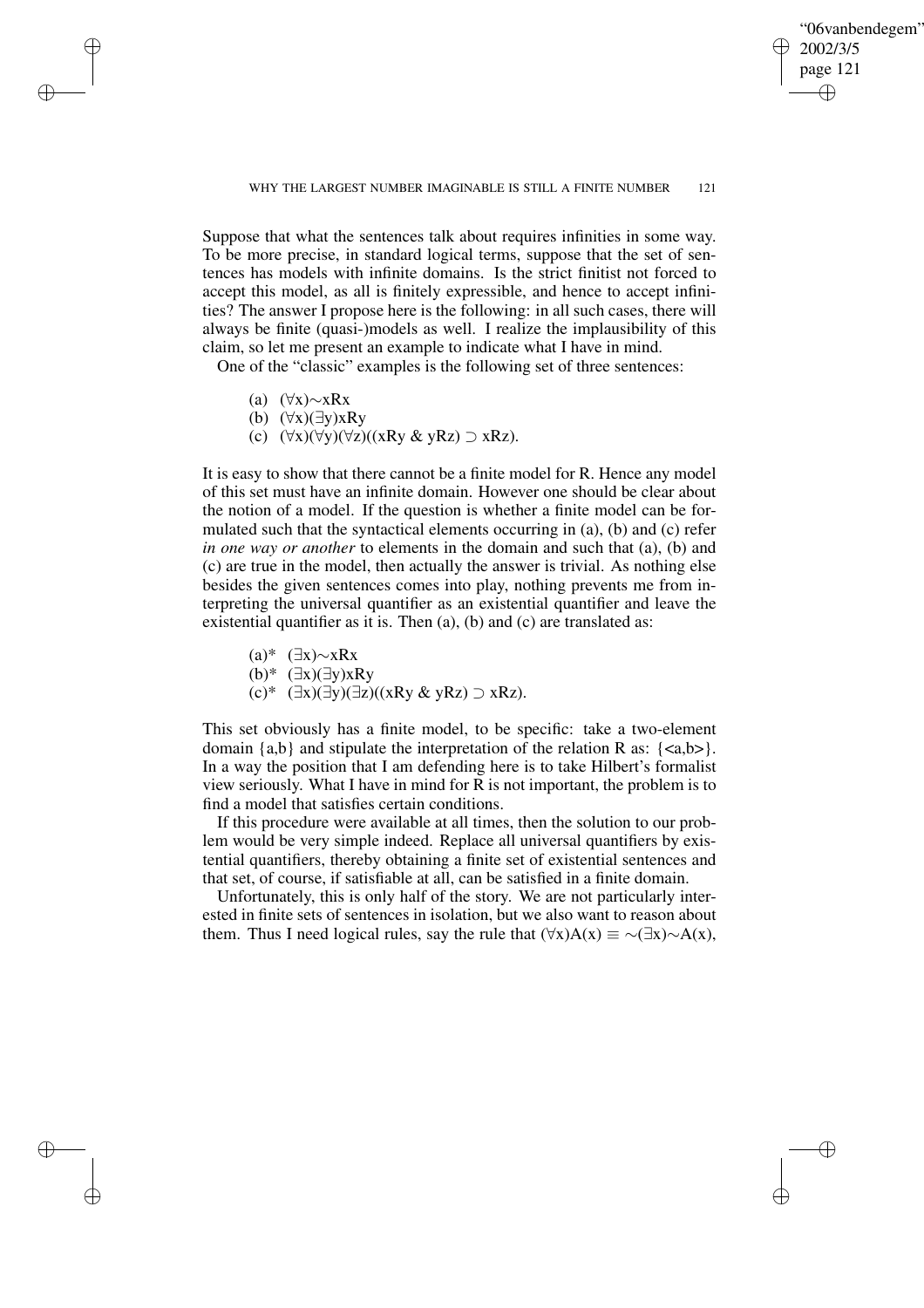"06vanbendegem" 2002/3/5 page 122 ✐ ✐

✐

✐

#### 122 JEAN PAUL VAN BENDEGEM

but as is clear, under the given interpretation, this does not hold.<sup>22</sup> Fortunately, several strategies are possible. I will sketch one such possibility. Suppose for simplicity that all sentences can be formulated in prenex normal form. Then, replace from left to right each occurrence of a universal quantifier  $(\forall x)A(x)$  by  $(\forall x)(x \leq K \supset A(x))$ , for K some finite number, and likewise for the existential quantifier, i.e.,  $(\exists x)A(x)$  is replaced by  $(\exists x)(x \leq x)$  $K \supseteq A(x)$ ).

As an illustration, let us have another look at the classic example. (a), (b) and (c) are in prenex normal form and to keep matters simple assume that  $K = 2$ . Thus we have a two-element domain with names a and b. Then the three sentences are rewritten as follows, following the outlined procedure and some additional simplifications:<sup>23</sup>

(a)+  $(\forall x)((x = a) \lor (x = b)) \supset \sim xRx)$ (b)+  $(\forall x)(\exists y)((x = a) \lor (x = b)) \& (y = a) \lor (y = b)) \supset xRy$ (c)+  $(\forall x)(\forall y)(\forall z)(((x = a) \lor (x = b)) \& ((y = a) \lor (y = b)) \&$  $((z = a) \vee (z = b))) \supset ((xRy & gRz) \supset xRz)).$ 

It is easy to see that a three-element model  $M = \{a, b, c\}$  will do the job. R is interpreted as  $\{\langle a,b\rangle\}$ . (a)+ and (c)+ present no problem, and note for (b)+, that if  $x = a$ , then pick  $y = b$  and, if  $x = b$ , then pick  $y = c$ . At first sight, the only thing that is happening here is to take the infinite model and to look at a finite part of it through the introduction of an unnamed element in the domain —c in the above case— and to use this element as "the rest of the infinite domain reduced to one element".

There is, however, more to it. The simple translation technique guarantees that if  $A(x_1, x_2, ..., x_n)$  holds in the classical model, then  $A+(x_1, x_2, ..., x_n)$ , i.e., the formula A after all quantifiers have been replaced as above, holds as well. So no "truths" are lost. Quite to the contrary, additional truths will be found. E.g., the sentence (∃x)xRx does not hold in the classical infinite model, but after rewriting, this becomes  $(\exists x)((x = a) \lor (x = b)) \supset xRx)$ .

<sup>22</sup> Under the given interpretation ( $\forall x$ )A(x) ≡ ∼( $\exists x$ )∼A(x) reduces to ( $\exists x$ )A(x) ≡ ∼( $\exists x$ )  $~\sim$ A(x). Take for 'A(x)' x = a, then it says that  $(\exists x)(x = a) \equiv \sim (\exists x)(x \neq a)$ . This says there can only be one element in the domain. In the given case, such a model is inconsistent, as (a) says that R does not hold between a and itself, whereas (b) says that it does as both x and y are interpreted as a.

<sup>23</sup> If I abbreviate (x = a)  $\vee$  (x = b) by S(x), then (b) is first rewritten as  $(\forall x)(S(x) \supset$ (∃y)xRy) and then rewritten as (∀x)(S(x) ⊃ (∃y)(S(y) ⊃ xRy)). Bring out the quantifier and relying on classical logic, namely that A  $\supset$  (B  $\supset$  C) is equivalent with (A & B)  $\supset$  C), (b)+ is obtained. The same holds for (c)+.

✐

✐

✐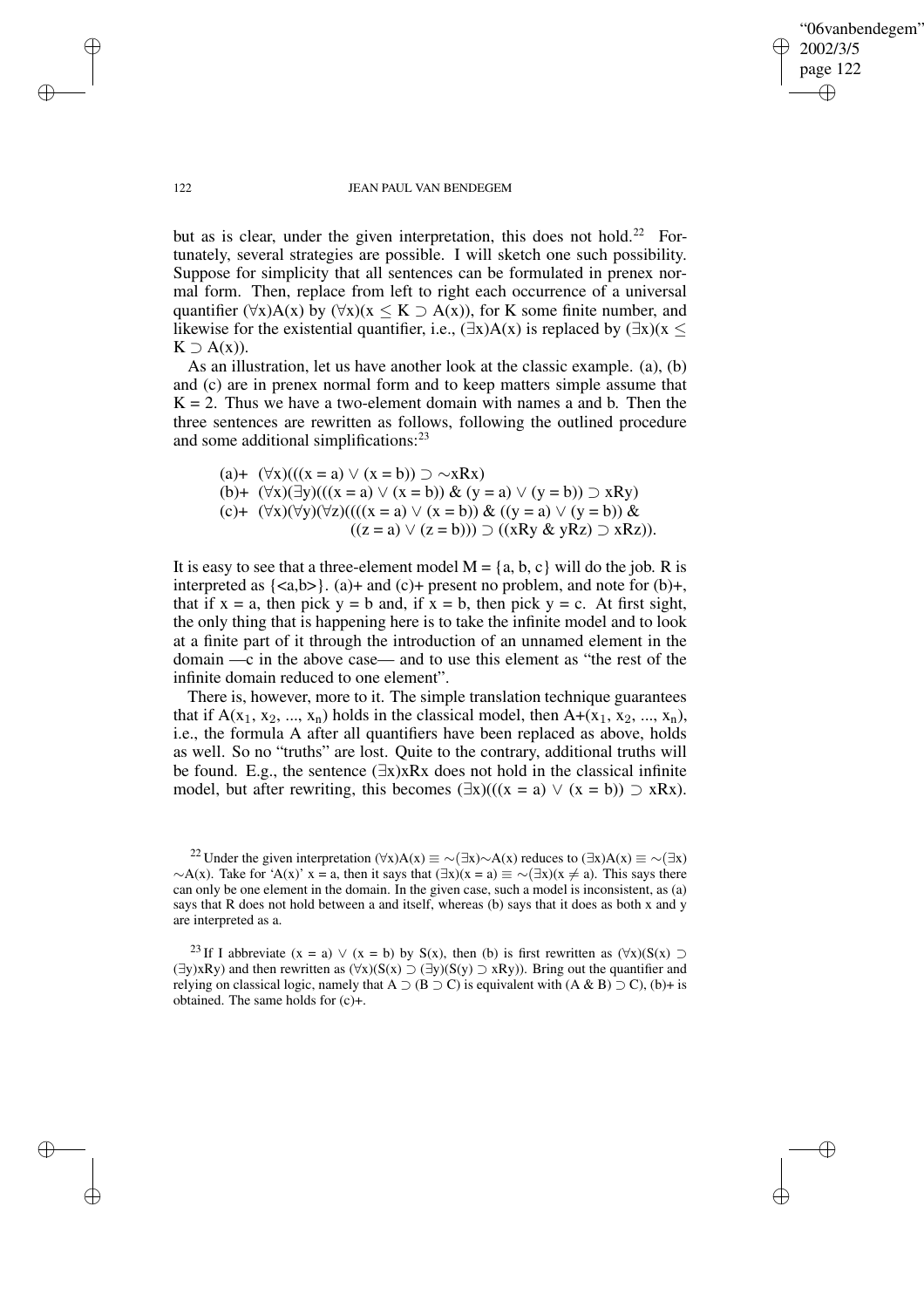✐

Take c for x and the formula is true. This is the reason why the term quasimodel seems more appropriate. Do note that, if we are interested above all in truths, then nothing is lost.

It is an entirely different matter if the additional requirement is that some falsehoods should also remain (exclusive) falsehoods in the quasi-model. E.g., if the requirement is that for no element of the domain xRx is to hold, then we have a problem with the above quasi-model. It is perhaps not an ideal strategy to suggest that (∀x)∼xRx should also hold in the quasi-model, thus that it is true that there is no x such that  $\sim$ (∀x)∼xRx, i.e., (∃x)xRx holds, as required.

## *Some comments*:

✐

✐

✐

✐

In the first place, a classical mathematician or logician will surely remark that, however clever this procedure might be, it still implies a reinterpretation of the universal quantifier. "For all x, ..." does not have its classical meaning, for, in all cases, we are supposed to read "For all  $x \leq K$ , ...". But what if the classical interpretation is required? I wish to be rather brief about this problem. One ends up in exactly the same situation as when discussing discrete versus continuous time (and similarly discrete versus continuous space). Namely, if time is discrete, then if two consecutive time moments are taken, it does not make sense to ask what is in between, as, if time is discrete, there is no in between. Asking what is in between carries the presupposition that it makes sense to ask what is in between and precisely that does not make sense. In the very same way, if one asks for a standard interpretation of the universal quantifier, then one presupposes the possibility of an infinite domain, hence one can never have such an interpretation in a finite domain. This may seem a rather crude way of solving a problem, but occasionally it just so happens that the solution is that straightforward.

In the second place, related to the first point, an argument based on compactness does not apply either. Suppose we have a quasi-model for every K. Does it then not follow that we can put together all these finite quasi-models into one model that will necessarily be infinite? For that is precisely what compactness tells us. The argument is the same: the expression "for every K" presupposes a classical reading of the universal quantifier. Hence, "for every K" has to be thought in terms of "for every  $K \leq L$ ", where L is some finite number determined by the particular circumstances one is considering.

In the third place, the kind of interpretation presented here is just one of a quite extended set of possibilities. In the above example, I have replaced the infinite domain by a finite partition, consisting of two elements a and b and a special name c for the (infinite) remaining part of the domain. It is easy to see that any finite partition of the domain will do. This actually turns out to be a very powerful technique indeed. Do note that some connections can be made with other types of logics than the ones that have been discussed so far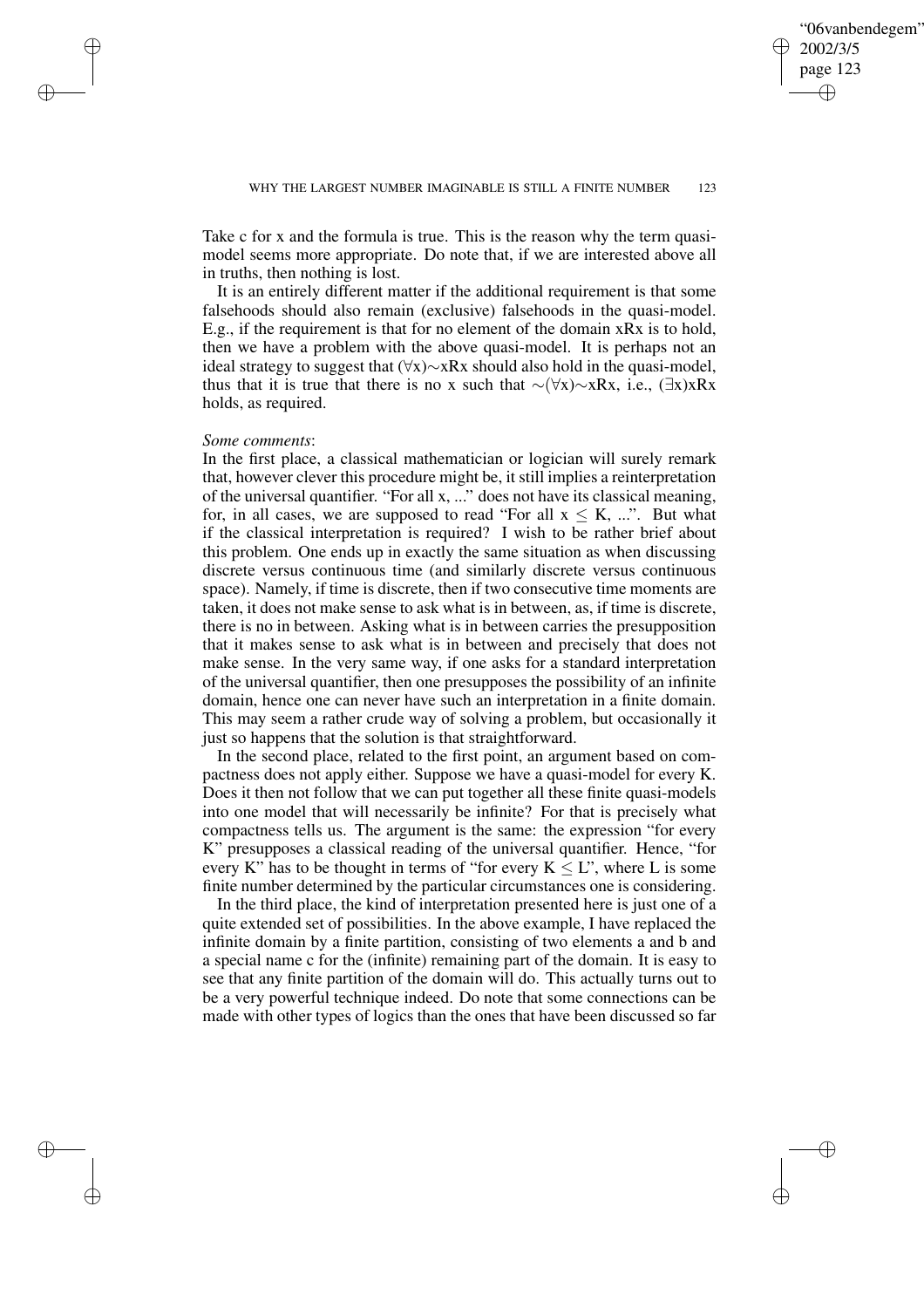✐

#### 124 JEAN PAUL VAN BENDEGEM

in this paper, i.e., classical and intuitionistic logic. If we restrict ourselves to the translated sentences and define two new quantifiers  $\forall^*$  and  $\exists^*$  as an abbreviation, then we get pretty close in the neighbourhood of paraconsistency, for then both  $(\forall^*x) \sim xRx$  and  $(\exists^*)xRx$  hold in the model. What comes out of this has been presented and discussed in my [1994].

All these considerations justify the following claim: no matter what theory we are dealing with, it is always possible to deal with finite (quasi-)models, thus no infinities whatsoever are needed, even if we leave room for all the things the human imagination can come up with, the only restriction being that whatever the imagination has produced, it should be communicable using only a finite number of signs or labels.

# 6. *Summary*

What conclusions can be drawn from all this? The following cases can be distinguished:

(a) Labels are used merely as labels: if the world is finite, so is the set of labels, and it is impossible the label all "objects" in the world.

(b) Labels form a structured set. In this case the labelling process can become more economical and more efficient, but it remains the case that the set of labels stays finite.

(c) Labels form a structured set inserted in a theoretical framework.

Here two subcases can be distinguished:

(c1) There are interpretations of the theoretical framework that refer to "objects" in the world. Obviously in this case everything remains finite again on the assumption that the world is finite.

(c2) There are no specific interpretations that refer to "objects" in the world. It is then always possible to find finite quasi-models that are derived from the classical infinite models of the theoretical framework. In some cases (as shown in the example above) these quasi-models can be seen as extensions of the classical model since it is possible to keep all classically true statements true in the quasi-model. Thus in those cases no truths are lost.

The last case also applies to all labels that can be imagined by a labelling machine, if the requirement is that the labels should be communicable. Hence, if it is representable, it is obvious that we can imagine something larger, as we usually represent something in an environment, hence additional space is available. What we have to imagine, is a label such that if we try to represent it, we should fail to do so. Hence the agreement with Priest's description quoted at the beginning of this paper: "*so large that it has no physical or psychological significance* ...". It is paradoxical to be sure. If formulated in

✐

✐

✐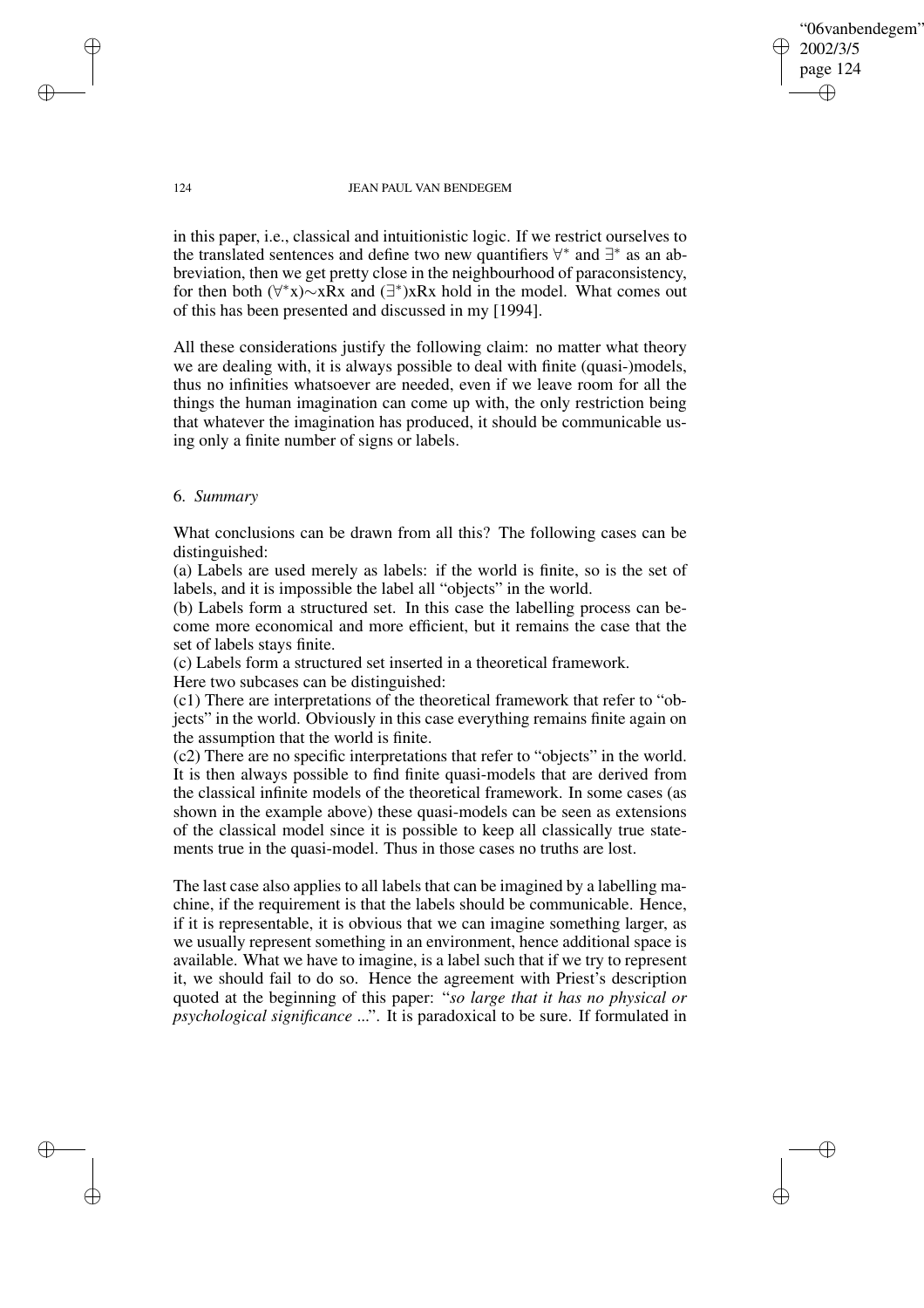"06vanbendegem" 2002/3/5 page 125 ✐ ✐

✐

✐

✐

✐

✐

✐

terms of questions, the problem becomes immediately obvious. The question "What is the largest label or numeral that is not imaginable?", should not be answered by "The label so-and-so with properties such-and-such", because then it has been imagined, thereby not answering the question. The answer must be: "Whatever it is, that label". An alternative reply would be: "The largest label is that label about which questions such as the question posed cannot be asked". It is that label that ceases to be that label as soon as something is said about it. A conclusion that fits in nicely with the argued for vagueness of the largest label.

> Vrije Universiteit Brussel Centrum voor Logica en Wetenschapsfilosofie Universiteit Gent

## REFERENCES

- Paul DAVIES: *The Last Three Minutes. Conjectures about the Ultimate Fate of the Universe.* New York: Basic Books, 1994.
- Paul DAVIES: *The Accidental Universe.* Cambridge: Cambridge University Press, 1982.
- Richard L. EPSTEIN & Walter A. CARNIELLI: *Computability. Computable Functions, Logic, and the Foundations of Mathematics with Computability: A Timeline.* London: Wadsworth, 2000, (2nd edition).
- Peter FORREST: "Is Space-Time Discrete or Continuous? An Empirical Question". *Synthese*, vol. 103, no. 3, 1995, pp. 327–354.
- Rosanna KEEFE & Peter SMITH (eds.): *Vagueness: A Reader.* London: MIT, 1997.
- Graham PRIEST: "What Could the Least Inconsistent Number Be?" *Logique et Analyse*, vol. 37, 145, 1994 (published 1996), pp. 3–12.
- Victor RODYCH: "Wittgenstein's Anti-Modal Finitism". *Logique et Analyse*, to appear.
- Jean Paul VAN BENDEGEM: *Finite, Empirical Mathematics: Outline of a Model.* Gent: Werken uitgegeven door de Faculteit Letteren en Wijsbegeerte, R.U. Gent, volume 174, 1987.
- Jean Paul VAN BENDEGEM: "Zeno's Paradoxes and the Weyl Tile Argument". *Philosophy of Science*, East Lansing, Michigan, 1987, 54, 2, pp. 295–302.
- Jean Paul VAN BENDEGEM: "Strict Finitism as a Viable Alternative in the Foundations of Mathematics". *Logique et Analyse*, volume 37, nr. 145, 1994 (date of publication: 1996), pp. 23–40.